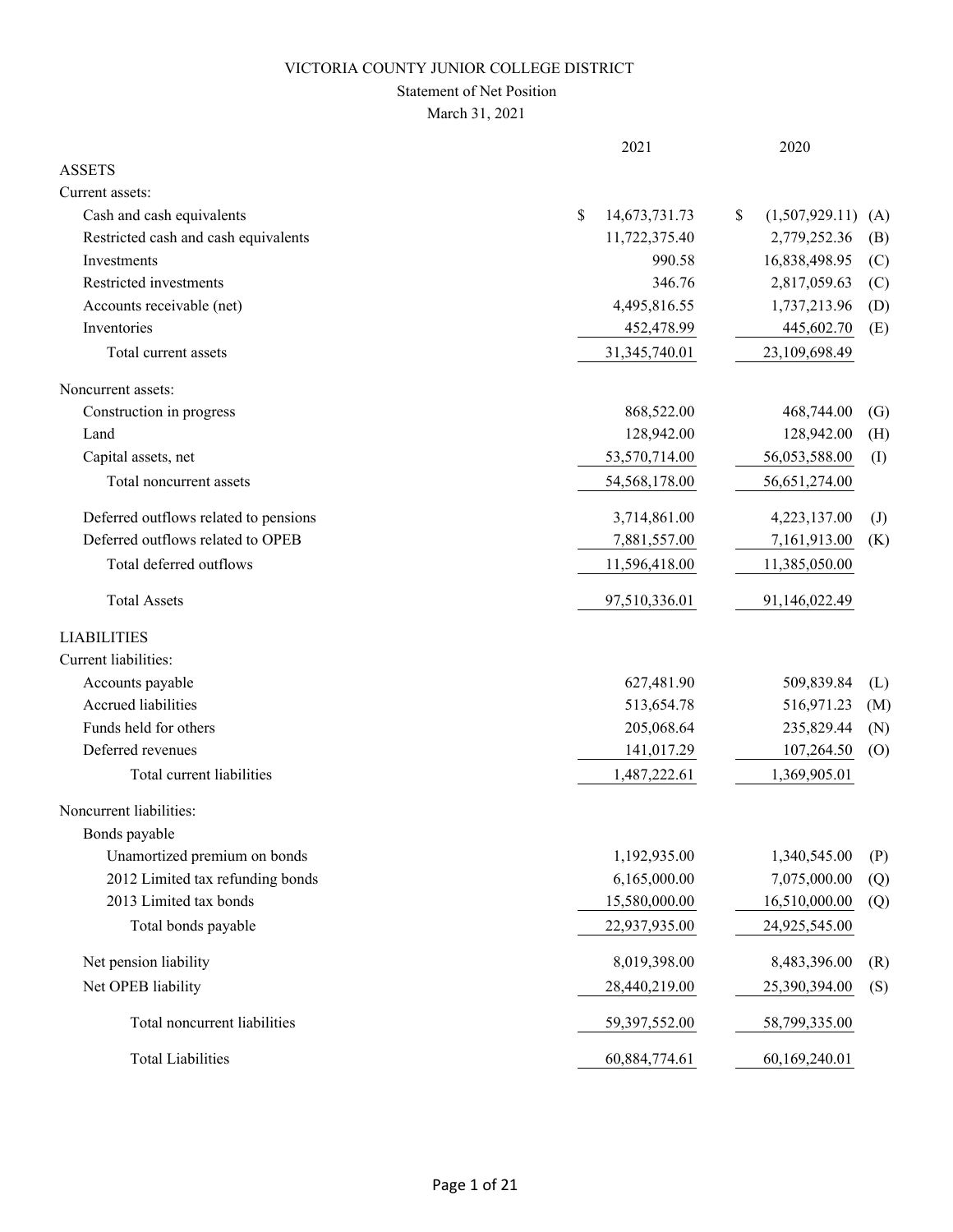# Statement of Net Position

| 2021             | 2020                |
|------------------|---------------------|
| 2,097,538.00     | 1,451,504.00<br>(T) |
| 8,319,590.00     | 9,827,710.00<br>(U) |
| 10,417,128.00    | 11,279,214.00       |
| 71,301,902.61    | 71,448,454.01       |
|                  |                     |
| 15,065,028.16    | 9,959,300.26        |
| 11,143,405.24    | 9,738,268.22        |
| 26, 208, 433. 40 | 19,697,568.48       |
|                  |                     |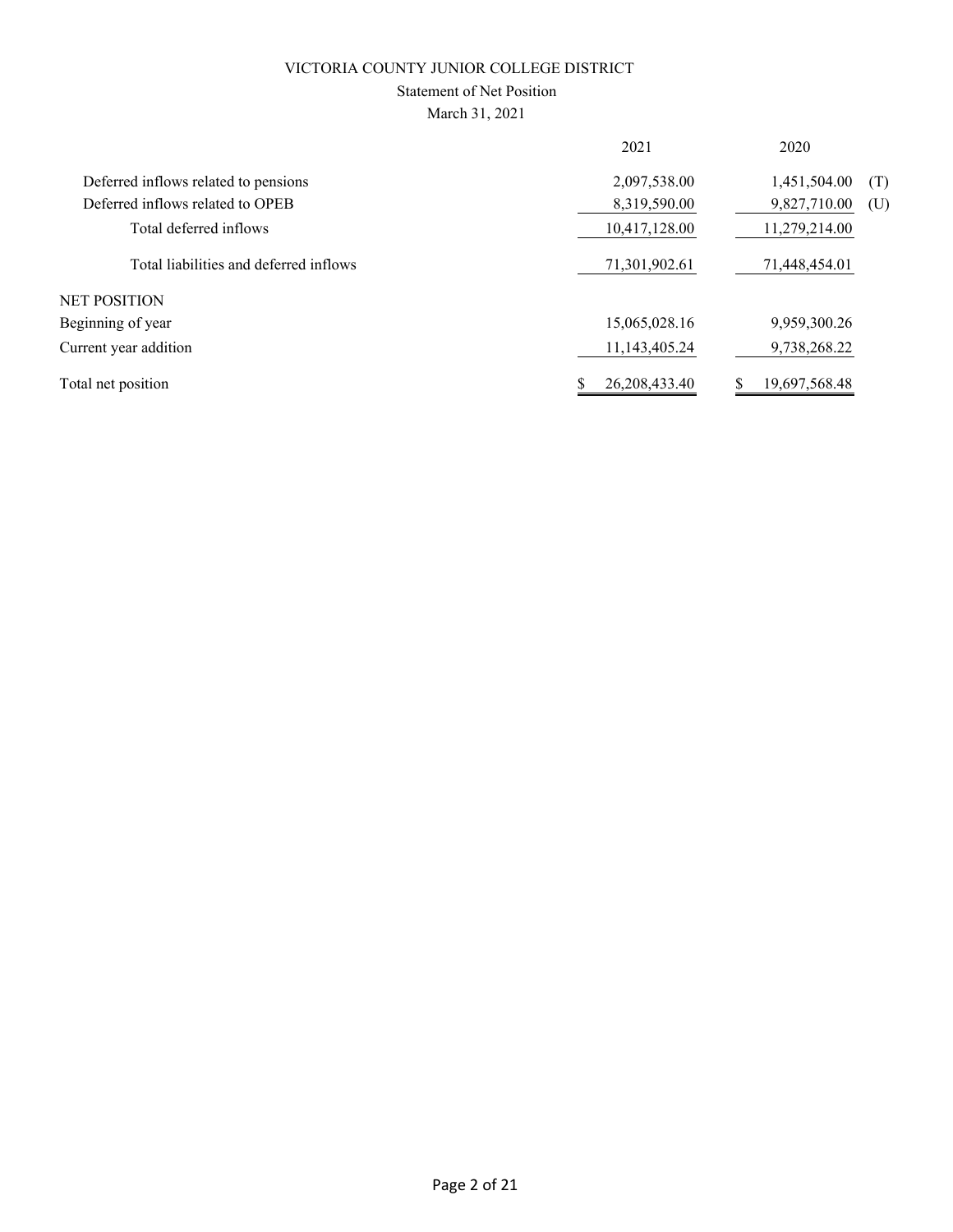#### **Annotations to Statement of Net Assets**

#### **March 31, 2021**

- (A) Cash held in Prosperity Bank, excluding debt service and project funds.
- (B) Cash held in Prosperity Bank for debt service and projects.
- (C) Investments at TexPool.
- (D) Student, third-party, and grant receivables.

NOTE: Grant receivables and revenues are recorded each month to match revenue and expenses to the proper period.

- (E) Bookstore, Leo J. Welder Center for the Performing Arts, Conference and Education Center, and Central Stores inventories.
- (F) Prepaid expenses (recorded only at fiscal year end).

(G) Campus Infrastructure - \$93,064; Gonzales Center Expansion, Phase III - \$247; Wood Building Renovation - \$126,958; Comprehensive Student Center - \$316,960; Museum Expansion - \$143; Welder Center Expansion - \$7,519; Facilities

- Master Plan \$323,631
- (H) Land.

(J)

(I) Capital assets subject to depreciation.

Deferred outflows related to VC's proportionate share of TRS pension funds are related to changes that occur at the plan level including changes in assumptions, differences between expected and actual economic experiences, differences

between projected and actual investment earnings, and differences in contributions and proportionate share of contributions. Contributions subsequent to the measurement date also impact deferred outflows of resources.

(K) Deferred outflows related to VC's proportionate share of ERS OPEB for difference between projected and actual investments earnings, changes in proportion and difference between contributions and the proportionate share of contributions, and contributions paid to ERS subsequent to the measurement date.

- (L) Accounts payable.
- (M) Accrued payroll liabilities and accrued sales tax payable.
- (N) Funds held in agency capacity for student groups and other organizations.
- (O) Deferred revenue for gift cards, grants, scholarships, early registration, and undistributed receipts from the student accounts receivable module.
- (P) Unamortized premium on bond issuance.
- (Q) Long-term debt obligations.
- (R) TRS retirement plan net pension liability.
- (S) ERS net OPEB liability.
- (T) Deferred inflows related to VC's proportionate share of TRS pension funds for differences between projected and actual investment earnings and differences between contributions and proportionate share of contributions.
- (U) Deferred inflows related to VC's proportionate share of ERS OPEB for differences between expected and actual economic experience and changes in actuarial assumptions.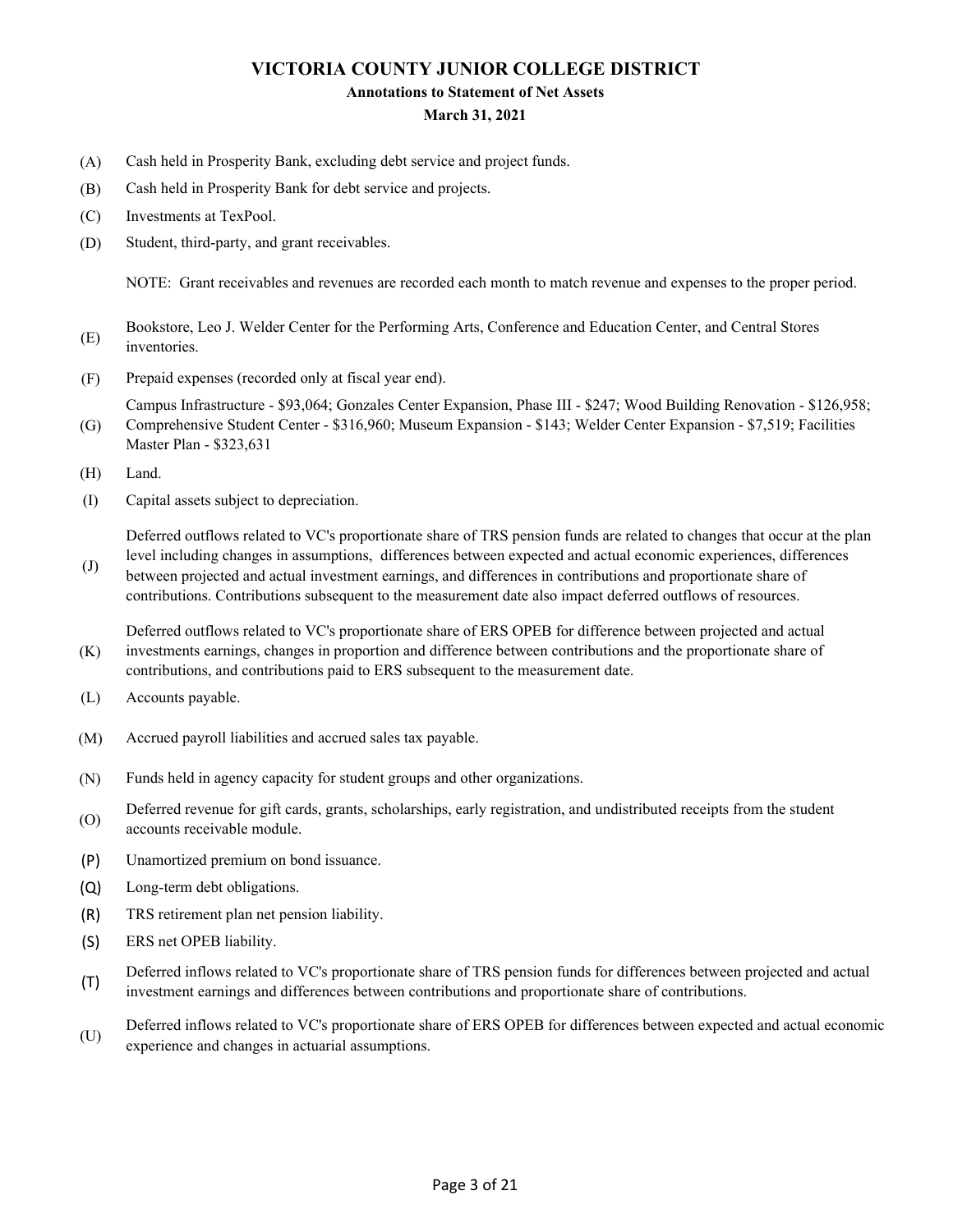### Statement of Revenues, Expenditures and Changes in Net Assets

March 31, 2021

# Consolidated - All Funds (Excluding Construction Projects)

|                                            | Adjusted<br>Budget | Actual<br>$(100\%)$ | % Actual to<br>Adjusted<br><b>Budget</b> |               | Prior Year<br>Actual<br>03/31/20 | $%$ of<br>03/31/20<br>Actual |
|--------------------------------------------|--------------------|---------------------|------------------------------------------|---------------|----------------------------------|------------------------------|
| <b>REVENUES:</b>                           |                    |                     |                                          |               |                                  |                              |
| State appropriations                       | \$<br>5,535,060    | \$<br>2,906,812.00  | 52.52%                                   | <sup>\$</sup> | 2,906,860.00                     | $100.00\%$ (1)               |
| State paid benefits                        |                    |                     |                                          |               |                                  |                              |
| Health insurance                           | 797,874.00         | 797,874.00          | 100.00%                                  |               | 797,875.67                       | 100.00%<br>(2)               |
| Retirement contributions                   | 283,740.00         | 283,738.32          | 100.00%                                  |               | 279,575.01                       | $101.49\%$ (2)               |
| Ad valorem taxes:                          |                    |                     |                                          |               |                                  |                              |
| Maintenance & operations                   | 12,782,206         | 12,502,329.50       | 97.81%                                   |               | 12,069,184.32                    | 103.59%<br>(3)               |
| Debt service                               | 2,625,638          | 2,563,224.99        | 97.62%                                   |               | 2,541,236.15                     | $100.87\%$ (4)               |
| Tuition:                                   |                    |                     |                                          |               |                                  |                              |
| Credit courses                             | 4,223,434          | 3,214,919.10        | 76.12%                                   |               | 3,691,018.71                     | 87.10% (5)                   |
| Non-credit courses                         | 1,147,196          | 799,910.84          | 69.73%                                   |               | 695,628.24                       | 114.99%<br>(6)               |
| <b>TPEG</b>                                | (250,000)          | (102, 228.00)       | 40.89%                                   |               | (111, 433.00)                    | 91.74% (7)                   |
| Fees:                                      |                    |                     |                                          |               |                                  |                              |
| Credit courses                             | 5,018,113          | 3,852,708.80        | 76.78%                                   |               | 4,272,183.88                     | 90.18% (8)                   |
| Exemptions & waivers:                      |                    |                     |                                          |               |                                  |                              |
| Credit courses                             | (300,000)          | (144, 874.69)       | 48.29%                                   |               | (132,892.04)                     | 109.02% (9)                  |
| Sales & services of educational activities | 449,279            | 259,526.81          | 57.77%                                   |               | 339,693.99                       | 76.40% (11)                  |
| Investment income                          | 270,000            | 103,970.97          | 38.51%                                   |               | 125,547.00                       | 82.81% (12)                  |
| Auxiliary enterprises                      | 2,593,500          | 918,952.67          | 35.43%                                   |               | 1,518,804.17                     | $60.51\%$ (13)               |
| Other income                               | 223,350            | 1,770,882.62        | 792.87%                                  |               | 115,936.80                       | 1527.46% (14)                |
| Scholarships and fellowships               | 5,985,138          | 5,985,137.47        | 100.00%                                  |               | 6,095,408.16                     | 98.19% (15)                  |
| Grants:                                    |                    |                     |                                          |               |                                  |                              |
| Federal grants                             | 4,323,068          | 4,323,068.27        | 100.00%                                  |               | 974,840.67                       | 443.46% (16)                 |
| State grants                               | 310,369            | 310,368.98          | 100.00%                                  |               | 281,303.09                       | 110.33% (17)                 |
| Local grants                               | 137,435            | 120,924.27          | 87.99%                                   |               | 154,078.67                       | 78.48% (18)                  |
| Total                                      | 46,155,400         | 40,467,246.92       | 87.68%                                   |               | 36,614,849.49                    | 110.52%                      |
| <b>EXPENDITURES:</b>                       |                    |                     |                                          |               |                                  |                              |
| Instruction                                | 12,349,436         | 6,965,749.69        | 56.41%                                   |               | 7,245,711.88                     | 96.14% (19)                  |
| Public service                             | 259,491            | 152,741.43          | 58.86%                                   |               | 115,440.73                       | 132.31% (20)                 |
| Academic support                           | 3,169,613          | 1,839,424.63        | 58.03%                                   |               | 1,797,269.50                     | 102.35% (21)                 |
| Student services                           | 2,622,622          | 1,541,114.86        | 58.76%                                   |               | 1,689,191.07                     | 91.23% (22)                  |
| Institutional support                      | 9,814,137          | 7,162,909.40        | 72.99%                                   |               | 3,865,440.49                     | 185.31% (23)                 |
| Physical plant                             | 4,487,576          | 2,216,478.67        | 49.39%                                   |               | 2,314,748.90                     | 95.75% (24)                  |
| Scholarships and fellowships               | 6,551,664          | 6,484,142.57        | 98.97%                                   |               | 6,532,500.55                     | 99.26% (25)                  |
| Auxiliary enterprises                      | 2,992,953          | 1,444,177.75        | 48.25%                                   |               | 1,742,198.54                     | 82.89% (26)                  |
| Debt service                               | 2,625,638          | 357,818.75          | 13.63%                                   |               | 390,068.75                       | 91.73% (28)                  |
| Reserve for contingencies                  | 104,517            | $\sim$ $\sim$       | $0.00\%$                                 |               | $\sim$ $\sim$ $\sim$             | $0.00\%$ (29)                |
| Total                                      | 45,892,191         | 28,881,841.68       | 62.93%                                   |               | 26,434,581.27                    | 109.26%                      |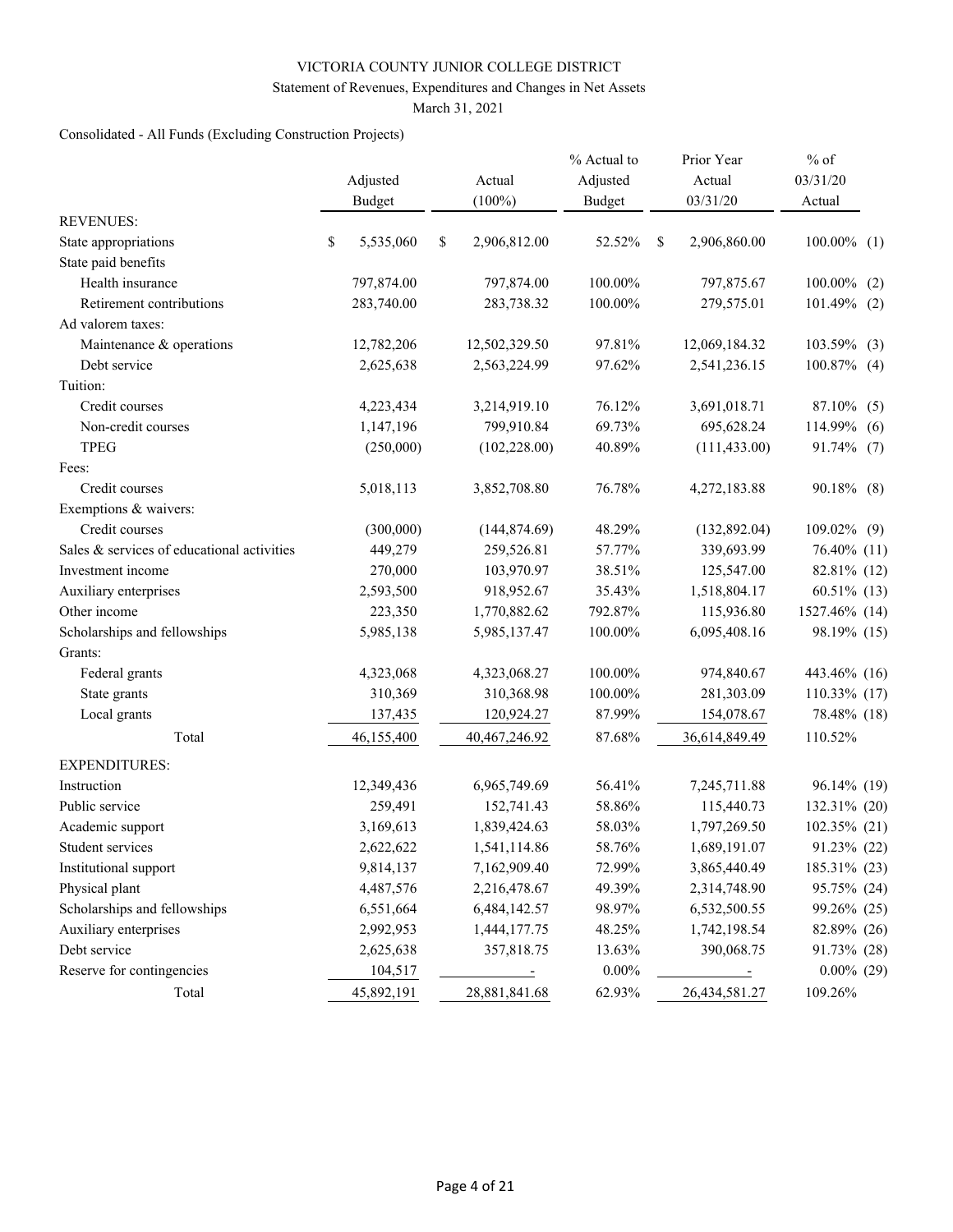### Statement of Revenues, Expenditures and Changes in Net Assets

March 31, 2021

Consolidated - All Funds (Excluding Construction Projects)

|                                       |           |               | % Actual to | Prior Year    | $%$ of   |
|---------------------------------------|-----------|---------------|-------------|---------------|----------|
|                                       | Adjusted  | Actual        | Adjusted    | Actual        | 03/31/20 |
|                                       | Budget    | $(100\%)$     | Budget      | 03/31/20      | Actual   |
| <b>TRANSFERS AMOUNG FUNDS:</b>        |           |               |             |               |          |
| Transfers in                          | 178,791   | 178,790.52    | 100.00%     | 98.210.61     | 182.05%  |
| Transfers out                         | (442,000) | (620, 790.52) | 140.45%     | (540, 210.61) | 114.92%  |
| Total                                 | (263,209) | (442,000.00)  |             | (442,000.00)  |          |
| Net Increase (Decrease) in Net Assets |           | 11,143,405.24 |             | 9,738,268.22  |          |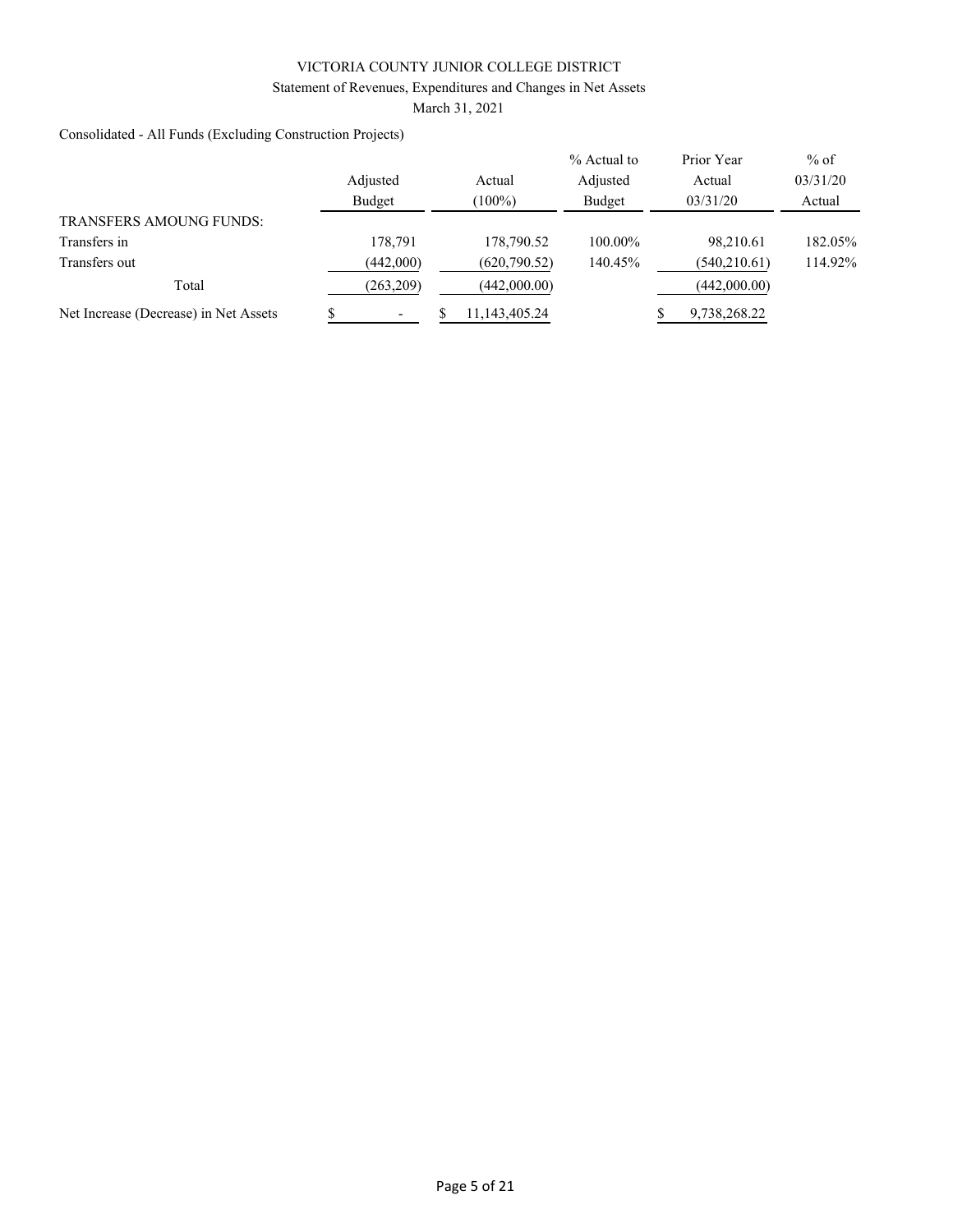# **Annotations to Statement of Revenue, Expenditures and Changes in Net Assets**

| (1)  | State appropriations - 10 months; state does not pay in December and January<br>State appropriations  |
|------|-------------------------------------------------------------------------------------------------------|
| (2)  | State paid benefits - not a budgeted item as expenditures are recorded to offset the revenue amounts. |
|      | Line item budgets adjusted monthly.                                                                   |
| (3)  | Ad Valorem Taxes: Maintenance & operations - Appropriate, as current taxes due 02/28.                 |
|      | Tax revenues for maintenance & operations levy                                                        |
| (4)  | Ad Valorem Taxes: Debt service - Appropriate, as current taxes due 02/28.                             |
|      | Tax revenues for debt service levy                                                                    |
| (5)  | Tuition: Credit courses - Appropriate.                                                                |
|      | In county                                                                                             |
|      | Out of County                                                                                         |
|      | Non-Resident                                                                                          |
|      | Differential                                                                                          |
| (6)  | Tuition: Non-credit courses - Appropriate.                                                            |
|      | Allied health                                                                                         |
|      | Business and computer                                                                                 |
|      | Contract/customized training                                                                          |
|      | <b>EMS</b>                                                                                            |
|      | <b>EMS</b> contract                                                                                   |
|      | Industrial                                                                                            |
|      | Industrial contract                                                                                   |
|      | Non-funded allied health                                                                              |
|      | Non-funded motorcycle safety                                                                          |
|      | Non-funded other                                                                                      |
|      | Non-funded truck driving                                                                              |
|      | Other contract                                                                                        |
|      | Police academy                                                                                        |
|      | Summer camp                                                                                           |
|      | Workforce education                                                                                   |
| (7)  | Tuition: TPEG - Mandatory set-aside for Fall, Spring and Summer.                                      |
|      | State-mandated set-aside of tuition for scholarship purposes                                          |
| (8)  | Fees: Credit courses - Appropriate.                                                                   |
|      | Course fees                                                                                           |
|      | General fees                                                                                          |
|      | Lab fees                                                                                              |
|      | Liability insurance fees                                                                              |
|      | Out of county fee                                                                                     |
|      | Technology fees                                                                                       |
| (9)  | Exemptions & waivers: Credit courses                                                                  |
|      | Internally mandated exemptions & waivers of tuition and/or fees                                       |
|      | State-mandated exemptions & waivers of tuition and/or fees                                            |
| (10) | Exemptions & waivers: Non-credit courses.                                                             |
|      | Internally mandated exemptions & waivers of tuition and/or fees                                       |
|      | State-mandated exemptions & waivers of tuition and/or fees                                            |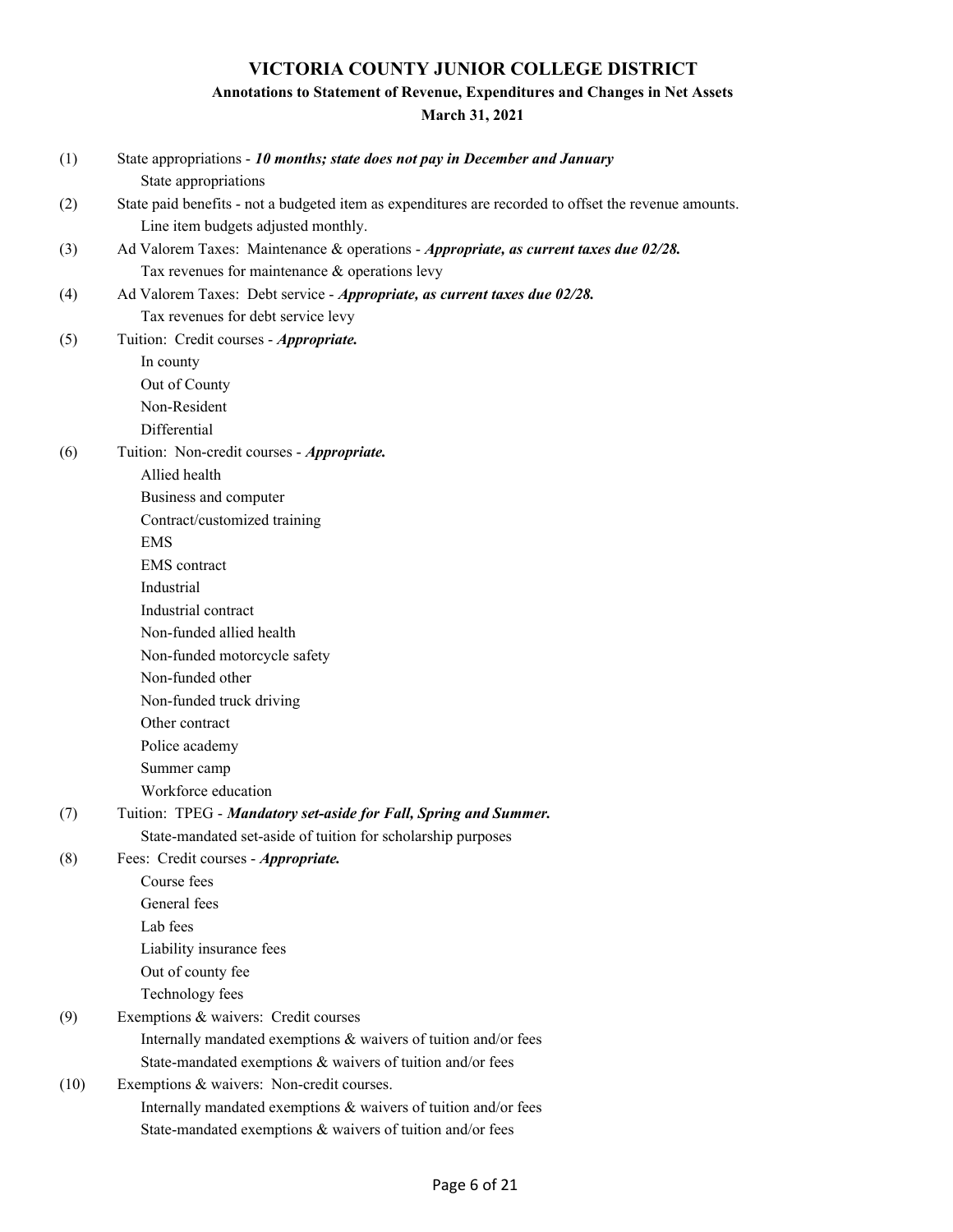### **Annotations to Statement of Revenue, Expenditures and Changes in Net Assets**

### **March 31, 2021**

| (11) | Sales & services of educational activities           |
|------|------------------------------------------------------|
|      | Collection fee                                       |
|      | Commissions - testing center                         |
|      | Exam fees (credit courses)                           |
|      | ID card replacement                                  |
|      | Installment fees                                     |
|      | Lifelong Learning Institute membership fees          |
|      | Media Services charges to outside parties            |
|      | Museum of the Coastal Bend membership & tour charges |
|      | Papercut student printing                            |
|      | Sports center membership fee                         |
|      | Testing center fee (non-credit)                      |
|      | Transcript fee                                       |
|      | <b>VC-VISD MOU</b>                                   |
| (12) | Investment income                                    |
|      | Interest income                                      |
| (13) | Auxiliary enterprises                                |
|      | Bookstore                                            |
|      | Coin operated copiers                                |
|      | Conference and Education Center                      |
|      | Food service contract - Aramark                      |
|      | Leo J. Welder Center for the Performing Arts         |
|      | Official functions                                   |
|      | <b>Student Center operations</b>                     |
| (14) | Other income                                         |
|      | Athletic ticket sales                                |
|      | Late & Schedule Change Fees                          |
|      | Library fines                                        |
|      | Other miscellaneous income                           |
|      | Parking fines                                        |
|      | Pell administrative allowance                        |
|      | Proceeds-Sale of Capital Assets                      |
|      | Recovery of indirect costs related to grants         |
|      | Recycling income                                     |
|      | Rental: Sports Center                                |
|      | Rental: Museum of the Coastal Bend                   |
|      | Rental: University of Houston                        |

Returned check fees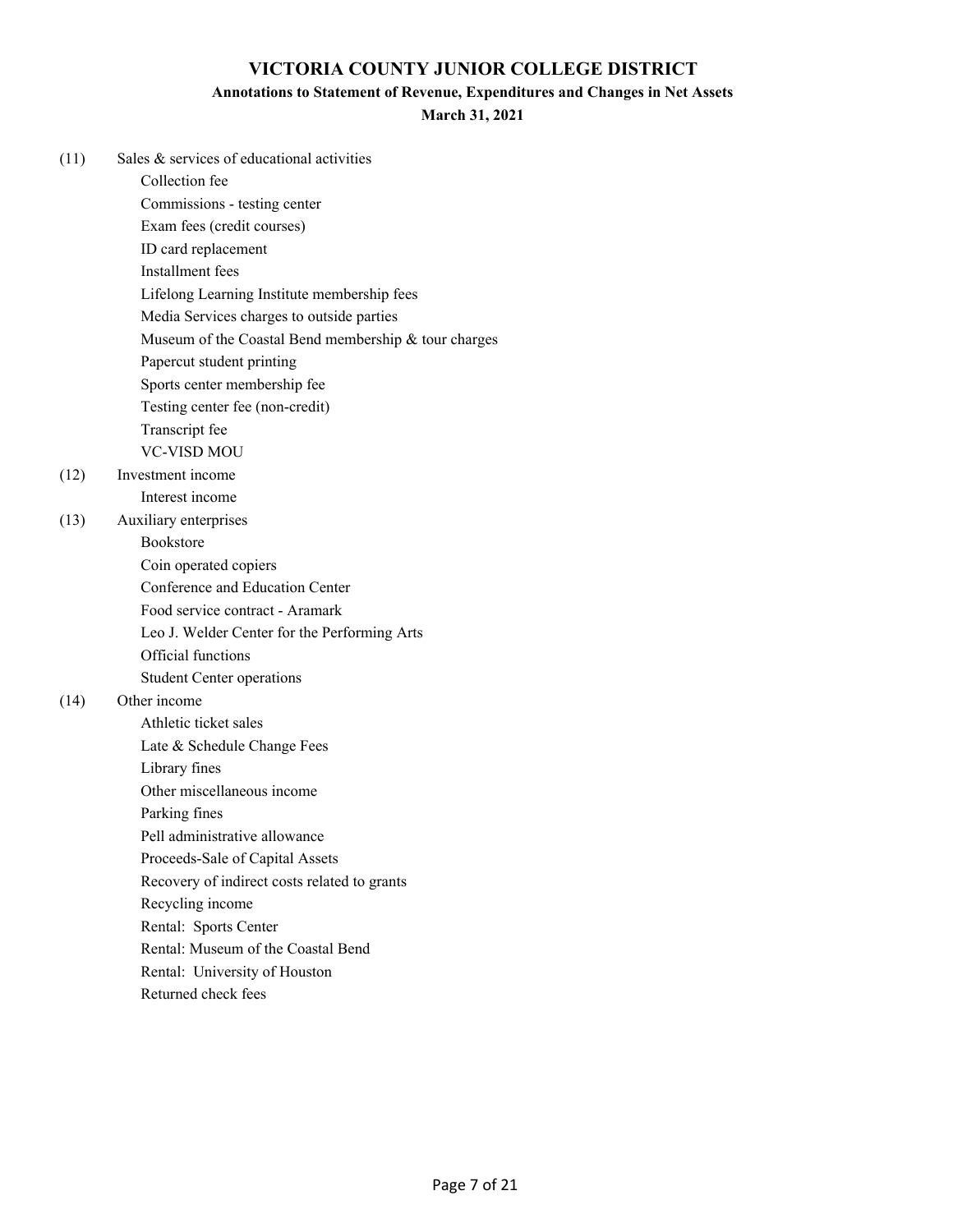### **Annotations to Statement of Revenue, Expenditures and Changes in Net Assets**

| (15) | Scholarships and fellowships (including Title IV)                         |
|------|---------------------------------------------------------------------------|
|      | Title IV:                                                                 |
|      | Pell grants                                                               |
|      | Supplemental education opportunity grants                                 |
|      | Federal work-study                                                        |
|      | Direct loans                                                              |
|      | State scholarships:                                                       |
|      | Texas educational opportunity grants                                      |
|      | Texas grants                                                              |
|      | Texas public education grants                                             |
|      | Other scholarships & fellowships:                                         |
|      | Institutional scholarships                                                |
|      | Victoria College Foundation scholarships                                  |
| (16) | Grants and contracts: Federal grants and contracts - Appropriate.         |
|      | Non-scholarship & fellowship grants and contracts                         |
| (17) | Grants and contracts: State grants and contracts - Appropriate.           |
|      | Non-scholarship & fellowship grants and contracts                         |
| (18) | Grants and contracts: Local grants and contracts - Appropriate.           |
|      | Non-scholarship & fellowship grants and contracts                         |
| (19) | Instruction - Appropriate.                                                |
|      | Costs associated with provision of credit and non-credit course offerings |
|      | Instructional technology initiative                                       |
| (20) | Public service - Appropriate.                                             |
|      | Lifelong Learning Institute                                               |
|      | Motorcycle safety                                                         |
|      | Other non-state funded course offerings                                   |
|      | Personal enrichment                                                       |
|      | Summer camps                                                              |
|      | Truck driving                                                             |
| (21) | Academic support - Appropriate.                                           |
|      | Office of Vice President, Instruction                                     |
|      | Academic support and student success                                      |
|      | Distance education and instructional technology                           |
|      | Division offices                                                          |
|      | Faculty / staff development                                               |
|      | Faculty senate                                                            |
|      | Gonzales center                                                           |
|      | Library                                                                   |
|      | Lyceum                                                                    |
|      | Museum of the Coastal Bend                                                |
|      | Teaching and learning center                                              |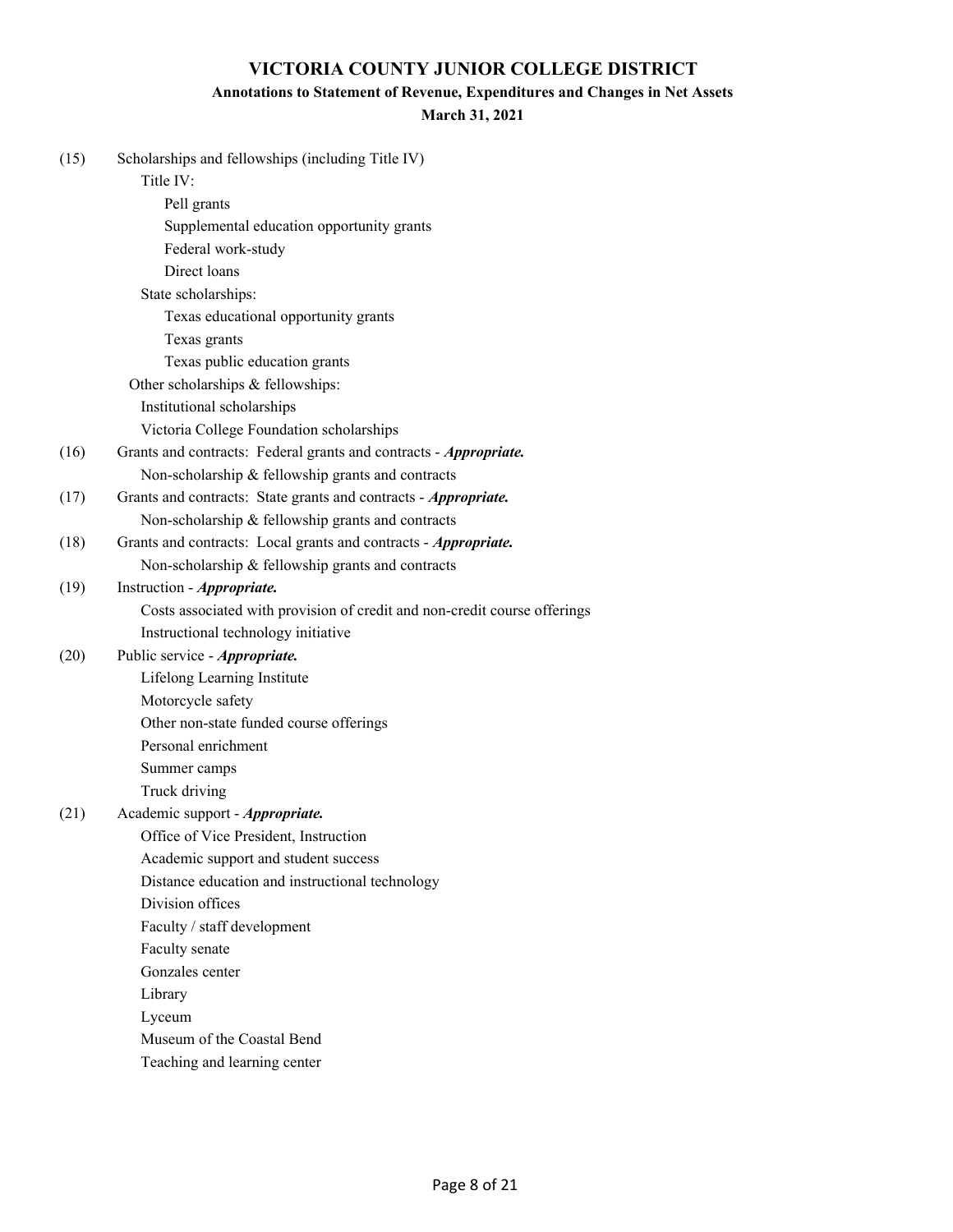#### **Annotations to Statement of Revenue, Expenditures and Changes in Net Assets**

**March 31, 2021**

(22) Student services - *Appropriate.* Office, Dean of Student Services Advising / counseling Athletics Financial aid Orientation Registrar Sports center Student life office Student recruitment Student testing and assessment Veterans services (23) Institutional support - *Appropriate.* Office of the President Governing board Office, Vice President of Administrative Services Business office / payments Campus security Central stores Central mail service Central telephone service College advancement College information systems Commencement Effectiveness, research and assessment Faculty/staff development Foundation - capital campaign Foundation advancement General institutional Governmental affairs Human resources Institutional memberships Marketing & communications Office, Director of Special Projects and Risk Management Printing and mailroom services Purchasing Quality enhancement plan Reaffirmation - SACS Sponsored research office Staff council Strategic initiatives Tax appraisal and collection fees Technology services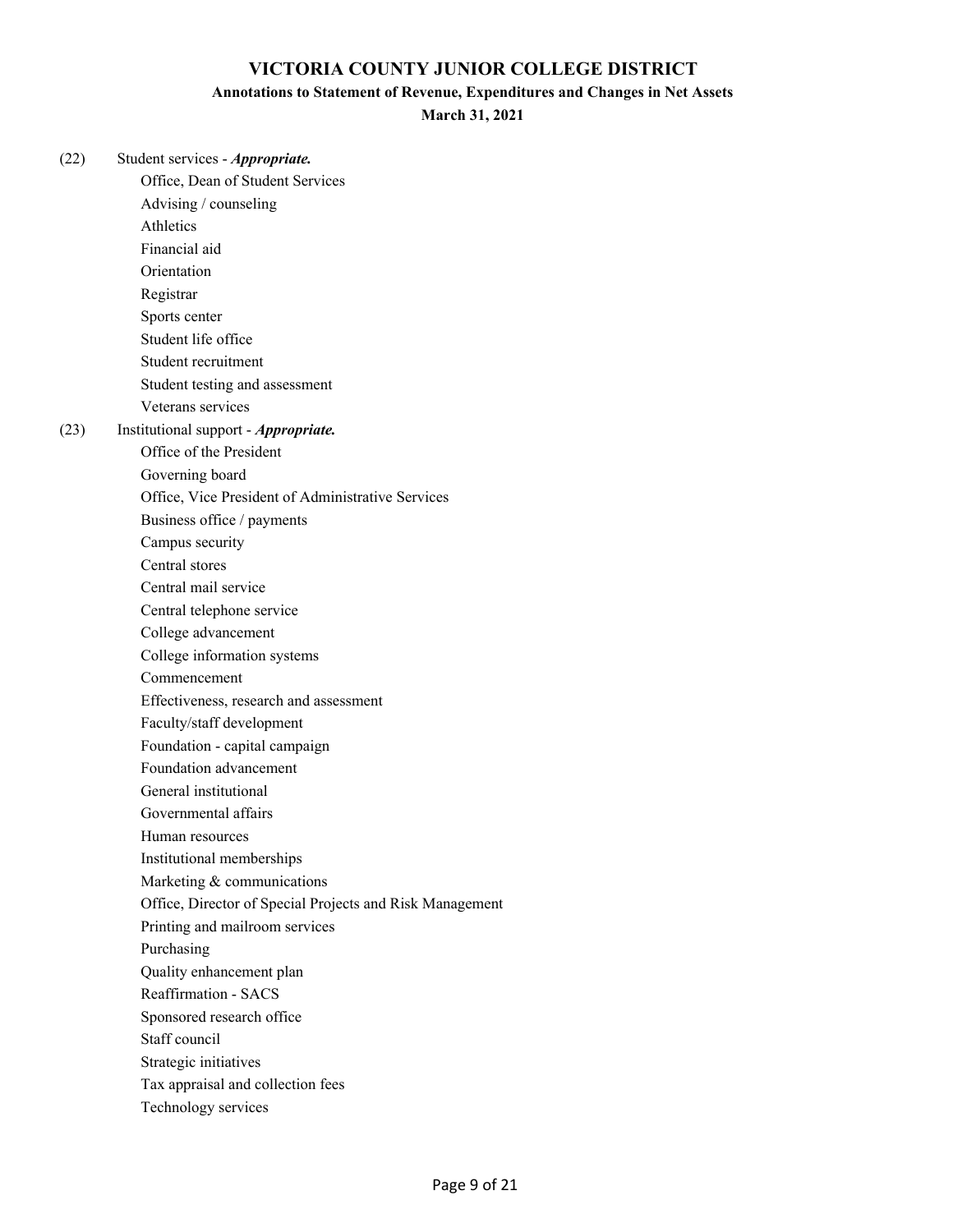### **Annotations to Statement of Revenue, Expenditures and Changes in Net Assets**

|  | (24) |  | Physical plant - <i>Appropriate</i> . |
|--|------|--|---------------------------------------|
|--|------|--|---------------------------------------|

|      | Building maintenance                                                                                              |
|------|-------------------------------------------------------------------------------------------------------------------|
|      | Custodial services                                                                                                |
|      | General services                                                                                                  |
|      | Grounds maintenance                                                                                               |
|      | Major repairs & renovations                                                                                       |
|      | Utilities                                                                                                         |
| (25) | Scholarships and fellowships                                                                                      |
|      | Institutional work-study                                                                                          |
|      | Pass through of other federal (non-Title IV) scholarships                                                         |
|      | Pass through of scholarships awarded by the foundation                                                            |
|      | Pass through of state scholarships                                                                                |
|      | Scholarships funded by auxiliary services                                                                         |
|      | Title IV                                                                                                          |
| (26) | Auxiliary enterprises - Appropriate.                                                                              |
|      | Expenditures associated with auxiliary enterprises enumerated at (12) above                                       |
| (27) | Staff benefits - unallocated - Appropriate. Unallocated benefits is taken to zero at FYE.                         |
|      | Health insurance not reimbursed by state                                                                          |
|      | Teacher retirement system not reimbursed by state                                                                 |
|      | Unemployment compensation                                                                                         |
|      | Workman's compensation                                                                                            |
| (28) | Debt service - Appropriate, as principal payments are due in August and interest payments are due in February and |
|      | August.                                                                                                           |
|      | Bonded debt payments of principal and interest                                                                    |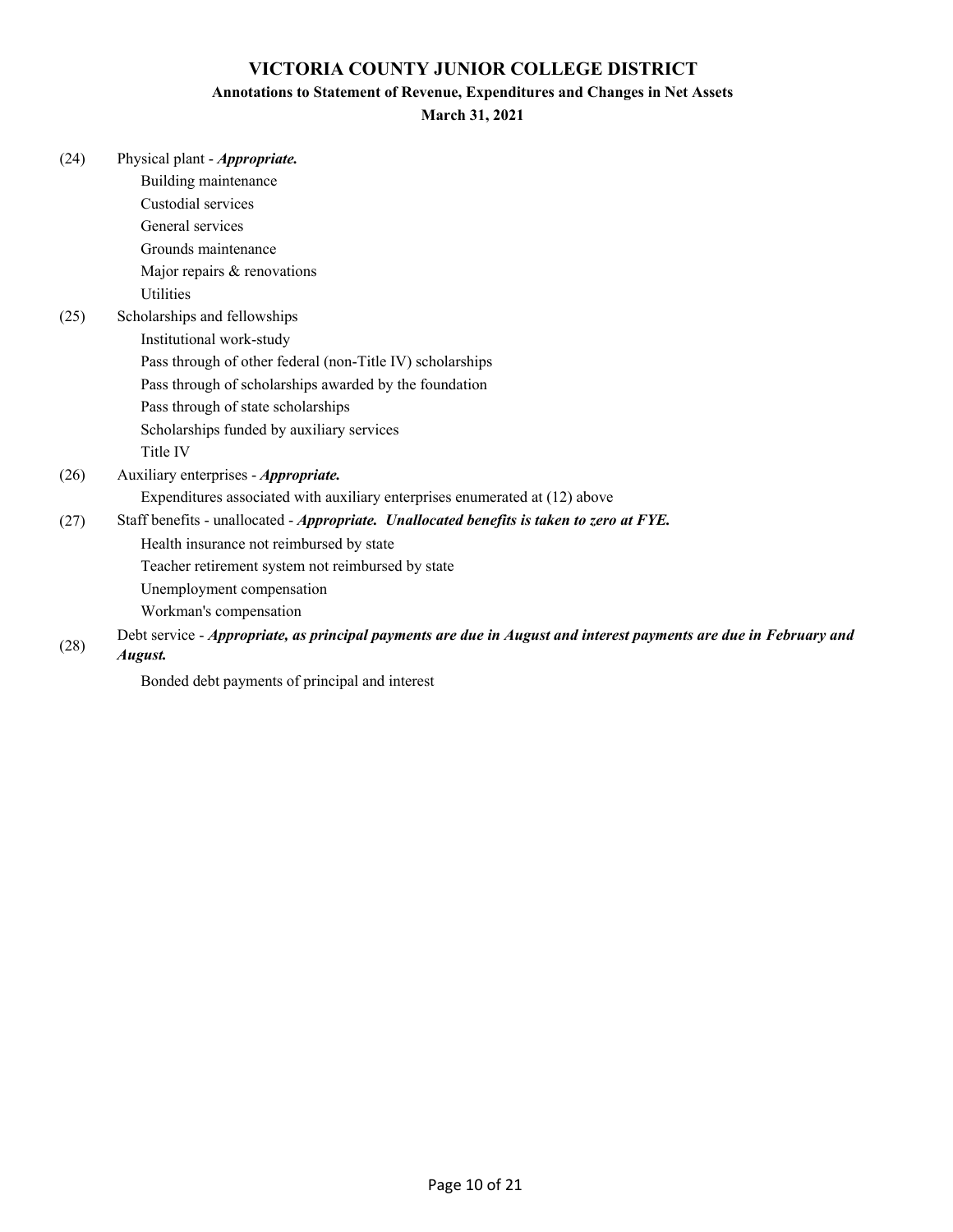# Statement of Revenues, Expenditures and Changes in Net Assets

March 31, 2021

### Unrestricted - General

|                                            |               |                      | % Actual to   | Prior Year           | $%$ of   |
|--------------------------------------------|---------------|----------------------|---------------|----------------------|----------|
|                                            | Adjusted      | Actual               | Adjusted      | Actual               | 03/31/20 |
|                                            | <b>Budget</b> | $(100\%)$            | <b>Budget</b> | 03/31/20             | Actual   |
| <b>REVENUES:</b>                           |               |                      |               |                      |          |
| State appropriations                       | \$5,535,060   | 2,906,812.00<br>\$   | 52.52%        | \$<br>2,906,860.00   | 100.00%  |
| State paid benefits                        |               |                      |               |                      |          |
| Health insurance                           | 797,874       | 797,874.00           | 100.00%       | 797,875.67           | 100.00%  |
| Retirement contributions                   | 283,740       | 283,738.32           | 100.00%       | 279,575.01           | 101.49%  |
| Ad valorem taxes:                          |               |                      |               |                      |          |
| Maintenance & operations                   | 12,782,206    | 12,502,329.50        | 97.81%        | 12,069,184.32        | 103.59%  |
| Tuition:                                   |               |                      |               |                      |          |
| Credit courses                             | 4,223,434     | 3,214,919.10         | 76.12%        | 3,691,018.71         | 87.10%   |
| Non-credit courses                         | 1,147,196     | 799,910.84           | 69.73%        | 695,628.24           | 114.99%  |
| <b>TPEG</b>                                | (250,000)     | (102, 228.00)        | 40.89%        | (111, 433.00)        | 91.74%   |
| Fees:                                      |               |                      |               |                      |          |
| Credit courses                             | 5,018,113     | 3,852,708.80         | 76.78%        | 4,272,183.88         | 90.18%   |
| Exemptions & waivers:                      |               |                      |               |                      |          |
| Credit courses                             | (300,000)     | (144, 874.69)        | 48.29%        | (132, 892.04)        | 109.02%  |
| Sales & services of educational activities | 449,279       | 259,526.81           | 57.77%        | 339,693.99           | 76.40%   |
| Investment income                          | 270,000       | 103,970.97           | 38.51%        | 125,543.30           | 82.82%   |
| Other income                               | 223,350       | 1,770,882.62         | 792.87%       | 115,936.80           | 1527.46% |
| Grants:                                    |               |                      |               |                      |          |
| Local grants                               | 133,669       | 117,158.76           | 87.65%        | 151,506.17           | 77.33%   |
| Total                                      | 30,313,921    | 26, 362, 729.03      | 86.97%        | 25,200,681.05        | 104.61%  |
| <b>EXPENDITURES:</b>                       |               |                      |               |                      |          |
| Instruction                                | 11,726,517    | 6,342,830.41         | 54.09%        | 6,626,522.64         | 95.72%   |
| Public service                             | 259,491       | 152,741.43           | 58.86%        | 115,440.73           | 132.31%  |
| Academic support                           | 3,142,743     | 1,812,555.03         | 57.67%        | 1,792,949.18         | 101.09%  |
| Student services                           | 2,385,925     | 1,304,417.76         | 54.67%        | 1,319,237.37         | 98.88%   |
| Institutional support                      | 6,320,655     | 3,669,427.62         | 58.05%        | 3,865,345.49         | 94.93%   |
| Physical plant                             | 4,487,576     | 2,216,478.67         | 49.39%        | 2,314,748.90         | 95.75%   |
| Scholarships and fellowships               | 130,500       | 62,979.58            | 48.26%        | 73,721.93            | 85.43%   |
| Staff benefits                             | 914,544       | 717,283.93           | 78.43%        | 742,010.86           | 96.67%   |
| Reserve for contingencies                  | 104,517       | $\sim 100$ m $^{-1}$ | $0.00\%$      | $\sim 100$ m $^{-1}$ | $0.00\%$ |
| Total                                      | 29,472,468    | 16,278,714.43        | 55.23%        | 16,849,977.10        | 96.61%   |
| TRANSFERS AMOUNG FUNDS:                    |               |                      |               |                      |          |
| Transfers out                              | (442,000)     | (620, 790.52)        | 140.45%       | (540,210.61)         | 114.92%  |
| Total                                      | (442,000)     | (620, 790.52)        | 140.45%       | (540, 210.61)        | 114.92%  |
| Net Increase (Decrease) in Net Assets      | 399,453<br>\$ | 9,463,224.08<br>\$   |               | 7,810,493.34<br>\$   |          |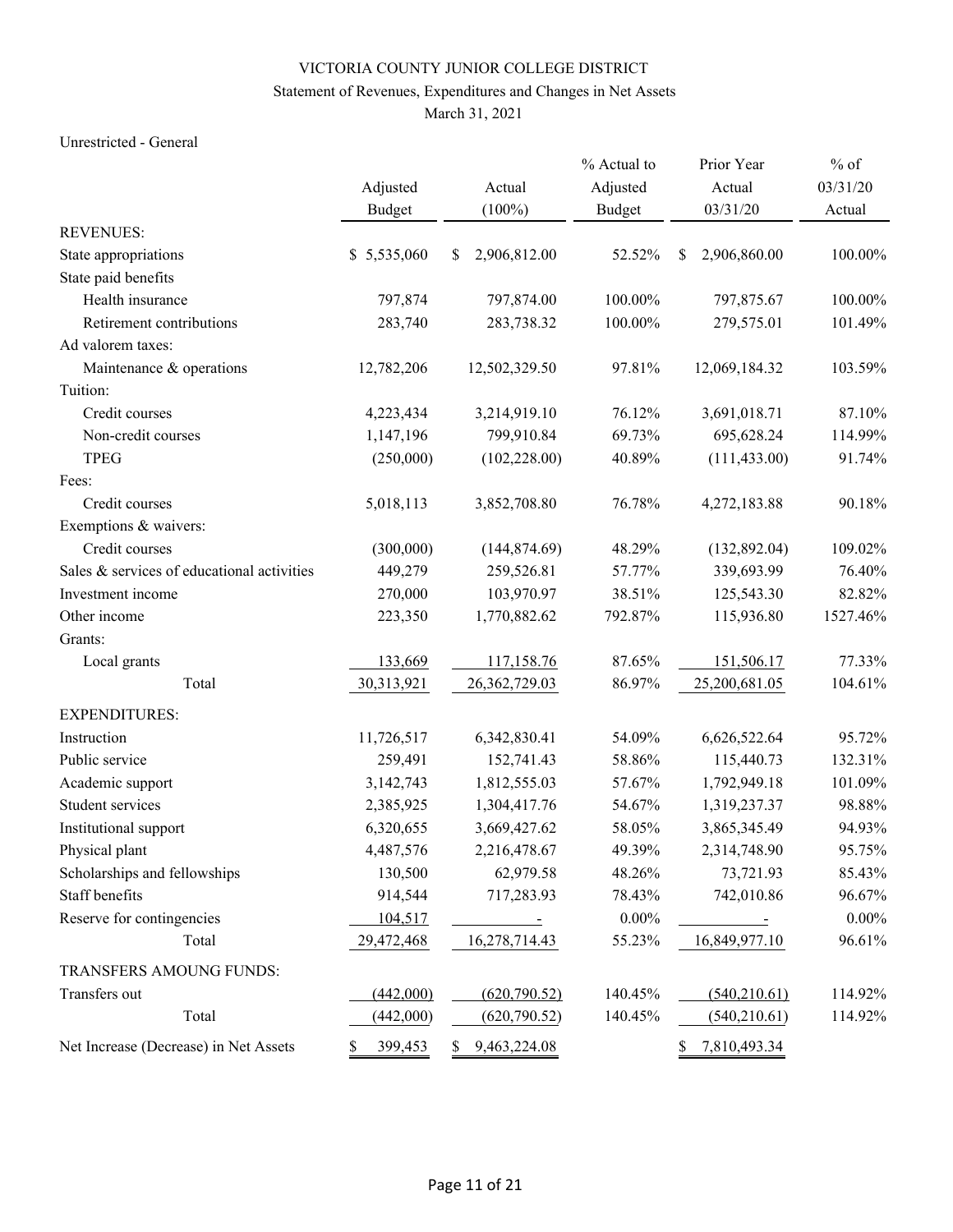# Statement of Revenues, Expenditures and Changes in Net Assets

March 31, 2021

### Federal Restricted Funds

|                                              |                  |                | % Actual to | Prior Year     | $%$ of   |
|----------------------------------------------|------------------|----------------|-------------|----------------|----------|
|                                              | Adjusted         | Actual         | Adjusted    | Actual         | 03/31/20 |
|                                              | Budget           | $(100\%)$      | Budget      | 03/31/20       | Actual   |
| <b>REVENUES:</b>                             |                  |                |             |                |          |
| Scholarships and fellowships (with Title IV) | 5,985,138<br>\$. | \$5,985,137.47 | 100.00%     | \$6,095,408.16 | 98.19%   |
| Federal grants                               | 4,323,068        | 4,323,068.27   | 100.00%     | 974,840.67     | 443.46%  |
| Total                                        | 10,308,206       | 10,308,205.74  | 100.00%     | 7,070,248.83   | 145.80%  |
| <b>EXPENDITURES:</b>                         |                  |                |             |                |          |
| Instruction                                  | 570,035          | 570,035.30     | 100.00%     | 603,139.15     | 94.51%   |
| Academic support                             | 23,104           | 23,104.09      | 100.00%     | 1,747.82       | 1321.88% |
| Student services                             | 236,697          | 236,697.10     | 100.00%     | 369,953.70     | 63.98%   |
| Institutional support                        | 3,493,232        | 3,493,231.78   | 100.00%     |                | $0.00\%$ |
| Scholarships and fellowships                 | 5,985,138        | 5,985,137.47   | 100.00%     | 6,095,408.16   | 98.19%   |
| Total                                        | 10,308,206       | 10,308,205.74  | 100.00%     | 7,070,248.83   | 145.80%  |
| Net Increase (Decrease) in Net Assets        | \$               | \$             |             |                |          |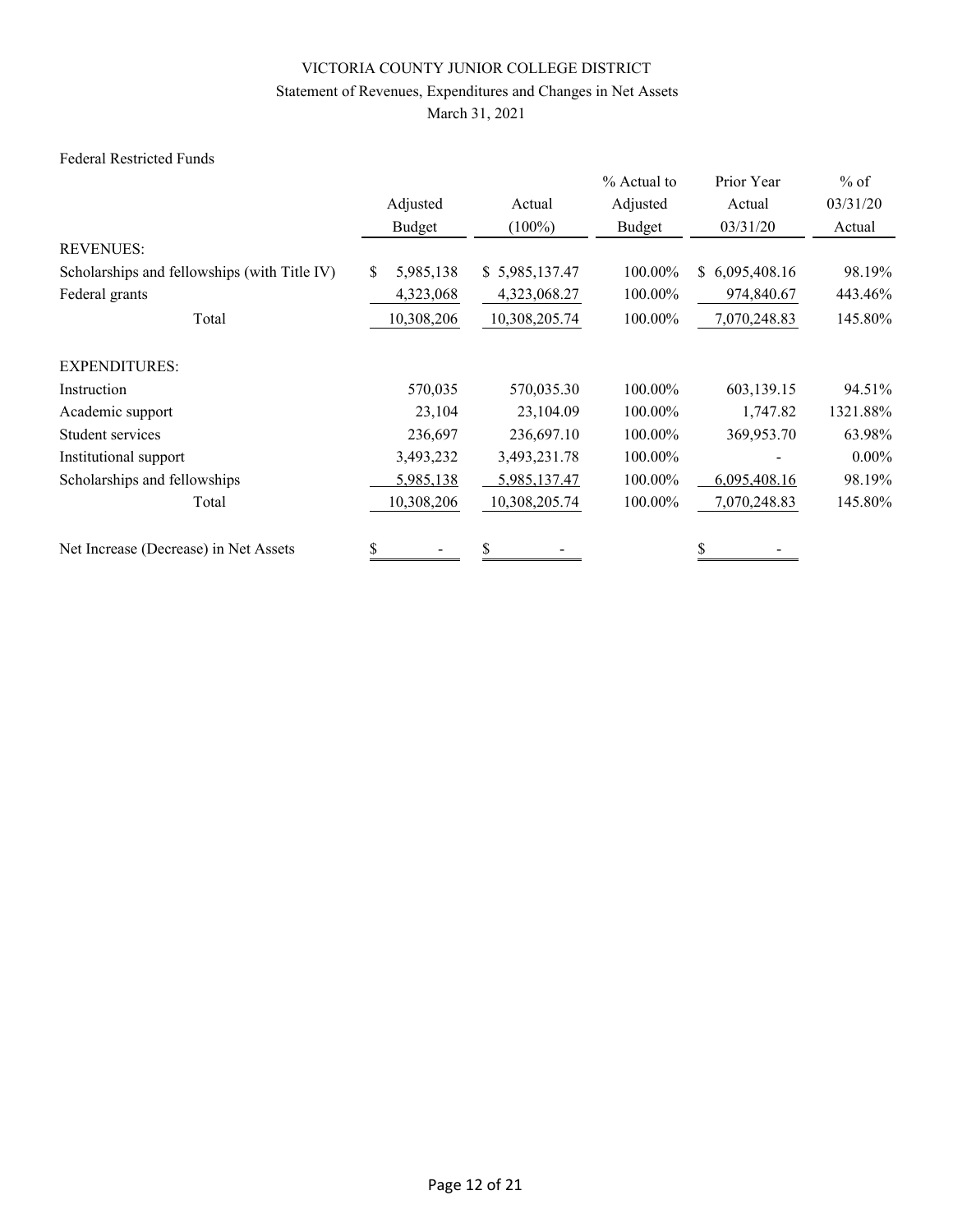### Statement of Revenues, Expenditures and Changes in Net Assets

March 31, 2021

### State Restricted Funds

|                                       |          |            | % Actual to | Prior Year | $%$ of   |
|---------------------------------------|----------|------------|-------------|------------|----------|
|                                       | Adjusted | Actual     | Adjusted    | Actual     | 03/31/20 |
|                                       | Budget   | $(100\%)$  | Budget      | 03/31/20   | Actual   |
| <b>REVENUES:</b>                      |          |            |             |            |          |
| Investment income                     | \$       | \$         | $0.00\%$    | \$<br>1.85 | $0.00\%$ |
| State grants                          | 310,369  | 310,368.98 | 100.00%     | 281,303.09 | 110.33%  |
| Total                                 | 310,369  | 310,368.98 | 100.00%     | 281,304.94 | 110.33%  |
| <b>EXPENDITURES:</b>                  |          |            |             |            |          |
| Instruction                           | 52,884   | 52,883.98  | 100.00%     | 16,050.09  | 329.49%  |
| Institutional support                 | 250      | 250.00     | 100.00%     | 95.00      | 263.16%  |
| Scholarships and fellowships          | 436,026  | 436,025.52 | 100.00%     | 363,370.46 | 119.99%  |
| Total                                 | 489,160  | 489,159.50 | 100.00%     | 379,515.55 | 128.89%  |
| <b>TRANSFERS AMOUNG FUNDS:</b>        |          |            |             |            |          |
| Transfers in                          | 178,791  | 178,790.52 | 100.00%     | 98,210.61  | 182.05%  |
| Net Increase (Decrease) in Net Assets | \$       | \$         |             | \$         |          |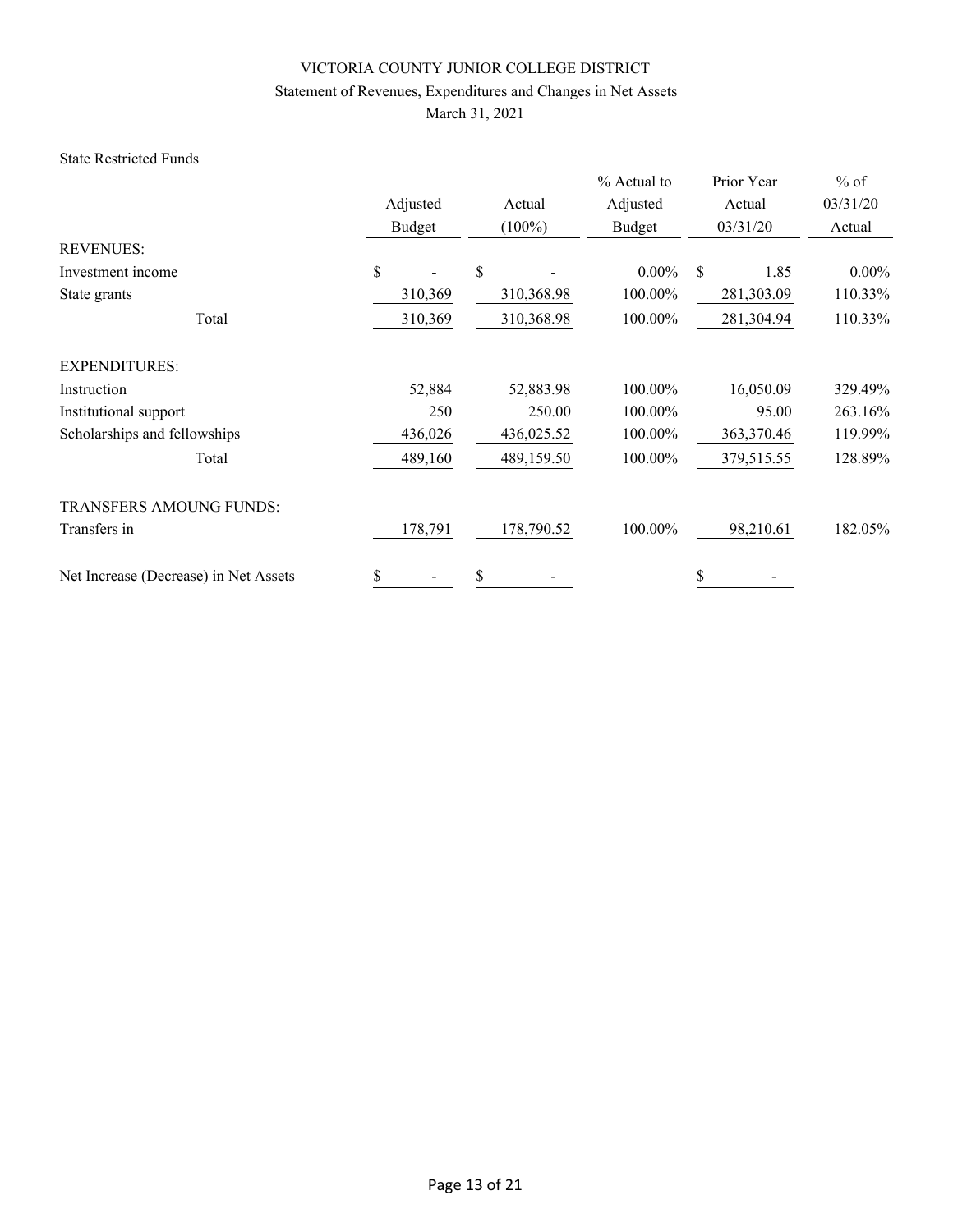# Statement of Revenues, Expenditures and Changes in Net Assets

March 31, 2021

### Local Restricted Funds

|                                       |       | Adjusted<br>Budget |    | Actual<br>$(100\%)$ | % Actual to<br>Adjusted<br>Budget | Prior Year<br>Actual<br>03/31/20 | $%$ of<br>03/31/20<br>Actual |
|---------------------------------------|-------|--------------------|----|---------------------|-----------------------------------|----------------------------------|------------------------------|
| <b>REVENUES:</b>                      |       |                    |    |                     |                                   |                                  |                              |
| Local grants                          |       | \$<br>3,766        |    | 3,765.51            | 100.00%                           | 2,572.50                         | 146.38%                      |
|                                       | Total | 3,766              |    | 3,765.51            | 100.00%                           | 2,572.50                         | 146.38%                      |
| <b>EXPENDITURES:</b>                  |       |                    |    |                     |                                   |                                  |                              |
| Academic support                      |       | 3,766              |    | 3,765.51            | 100.00%                           | 2,572.50                         | 146.38%                      |
|                                       | Total | 3,766              |    | 3,765.51            | 100.00%                           | 2,572.50                         | 146.38%                      |
| Net Increase (Decrease) in Net Assets |       | \$                 | \$ |                     |                                   |                                  |                              |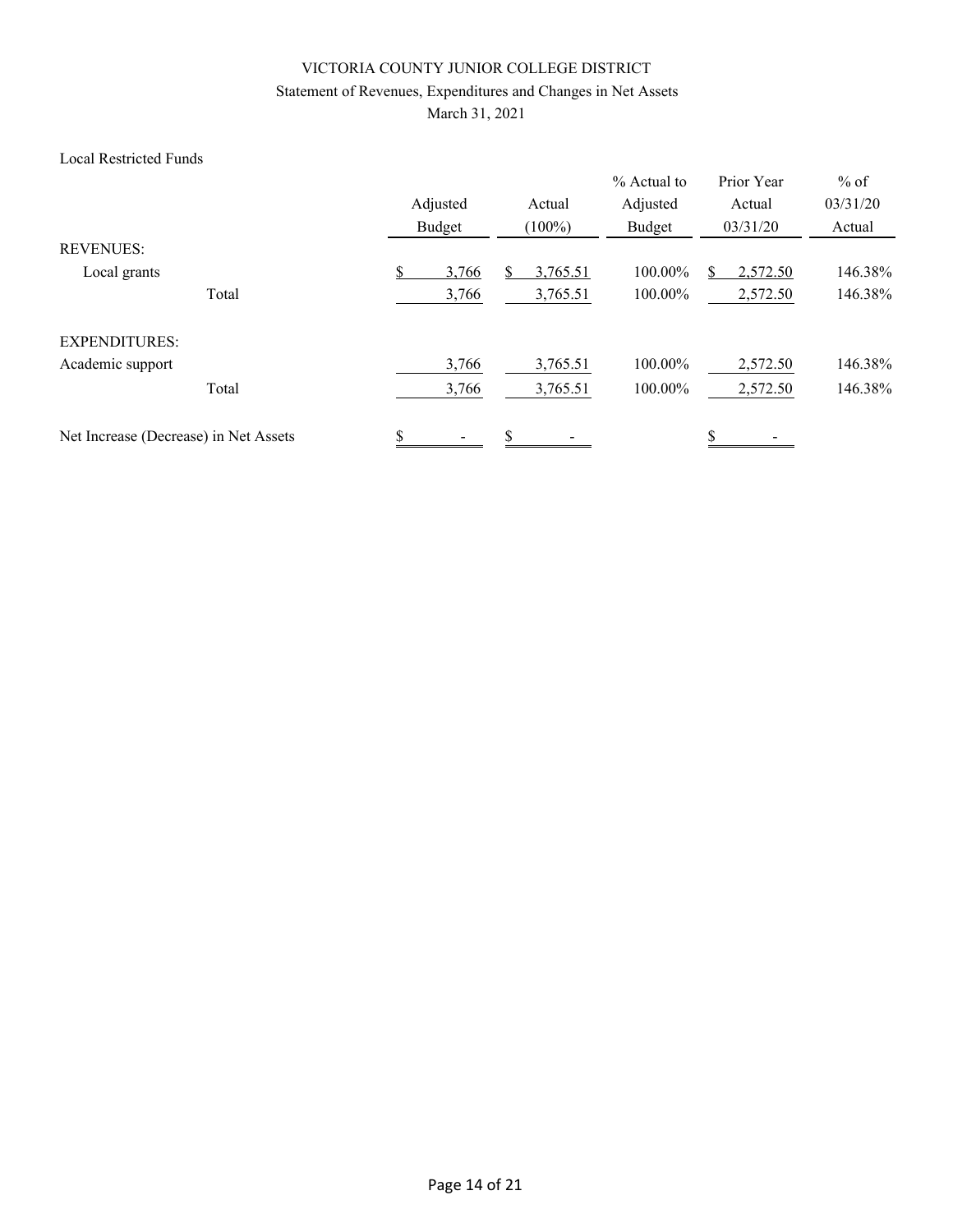# Statement of Revenues, Expenditures and Changes in Net Assets

March 31, 2021

# Auxiliary Enterprises

|                                       |                  |                  | % Actual to   | Prior Year          | $%$ of   |  |
|---------------------------------------|------------------|------------------|---------------|---------------------|----------|--|
|                                       | Adjusted         | Actual           | Adjusted      | Actual              | 03/31/20 |  |
|                                       | <b>Budget</b>    | $(100\%)$        | <b>Budget</b> | 03/31/20            | Actual   |  |
| <b>REVENUES:</b>                      |                  |                  |               |                     |          |  |
| Auxiliary services                    | \$<br>2,593,500  | 918,464.23<br>\$ | 35.41%        | 1,518,185.06        | 60.50%   |  |
| Interest                              |                  | 488.44           | $0.00\%$      | 619.11              | 78.89%   |  |
| Total                                 | 2,593,500        | 918,952.67       | 35.43%        | 1,518,804.17        | 60.51%   |  |
| <b>EXPENDITURES:</b>                  |                  |                  |               |                     |          |  |
| Salaries and wages                    | 526,018          | 303,440.91       | 57.69%        | 312,264.52          | 97.17%   |  |
| Employee benefits                     | 259,051          | 101,730.45       | 39.27%        | 106,632.31          | 95.40%   |  |
| Allocations and departmental charges  | 192,663          | 113,174.47       | 58.74%        | 117,541.21          | 96.28%   |  |
| Professional and contracted services  | 115,671          | 131,917.81       | 114.05%       | 86,379.15           | 152.72%  |  |
| Advertising and public relations      | 37,200           | 9,145.97         | 24.59%        | 10,217.41           | 89.51%   |  |
| Rental expenditures                   | 22,165           | 5,253.23         | 23.70%        | 9,593.27            | 54.76%   |  |
| Supplies                              | 16,775           | 5,397.14         | 32.17%        | 7,638.82            | 70.65%   |  |
| Training and conference fees          | 6,600            | 492.55           | 7.46%         | 2,025.77            | 24.31%   |  |
| Travel                                | 4,500            |                  | $0.00\%$      | 2,663.70            | $0.00\%$ |  |
| Other operating expenditures          | 295,930          | 138,724.95       | 46.88%        | 151,745.77          | 91.42%   |  |
| Scholarships and fellowships          | 45,000           | 33,817.55        | 75.15%        | 39,225.00           | 86.21%   |  |
| Auxiliary enterprises                 | 1,465,880        | 598,014.72       | 40.80%        | 895,096.40          | 66.81%   |  |
| Capital outlay                        | 5,500            | 3,068.00         | 55.78%        | 1,175.21            | 261.06%  |  |
| Total                                 | 2,992,953        | 1,444,177.75     | 48.25%        | 1,742,198.54        | 82.89%   |  |
| TRANSFERS AMOUNG FUNDS:               |                  |                  |               |                     |          |  |
| Transfers in                          |                  |                  | $0.00\%$      |                     | $0.00\%$ |  |
| Total                                 |                  |                  | $0.00\%$      |                     | $0.00\%$ |  |
| Net Increase (Decrease) in Net Assets | \$<br>(399, 453) | \$ (525, 225.08) |               | (223, 394.37)<br>\$ |          |  |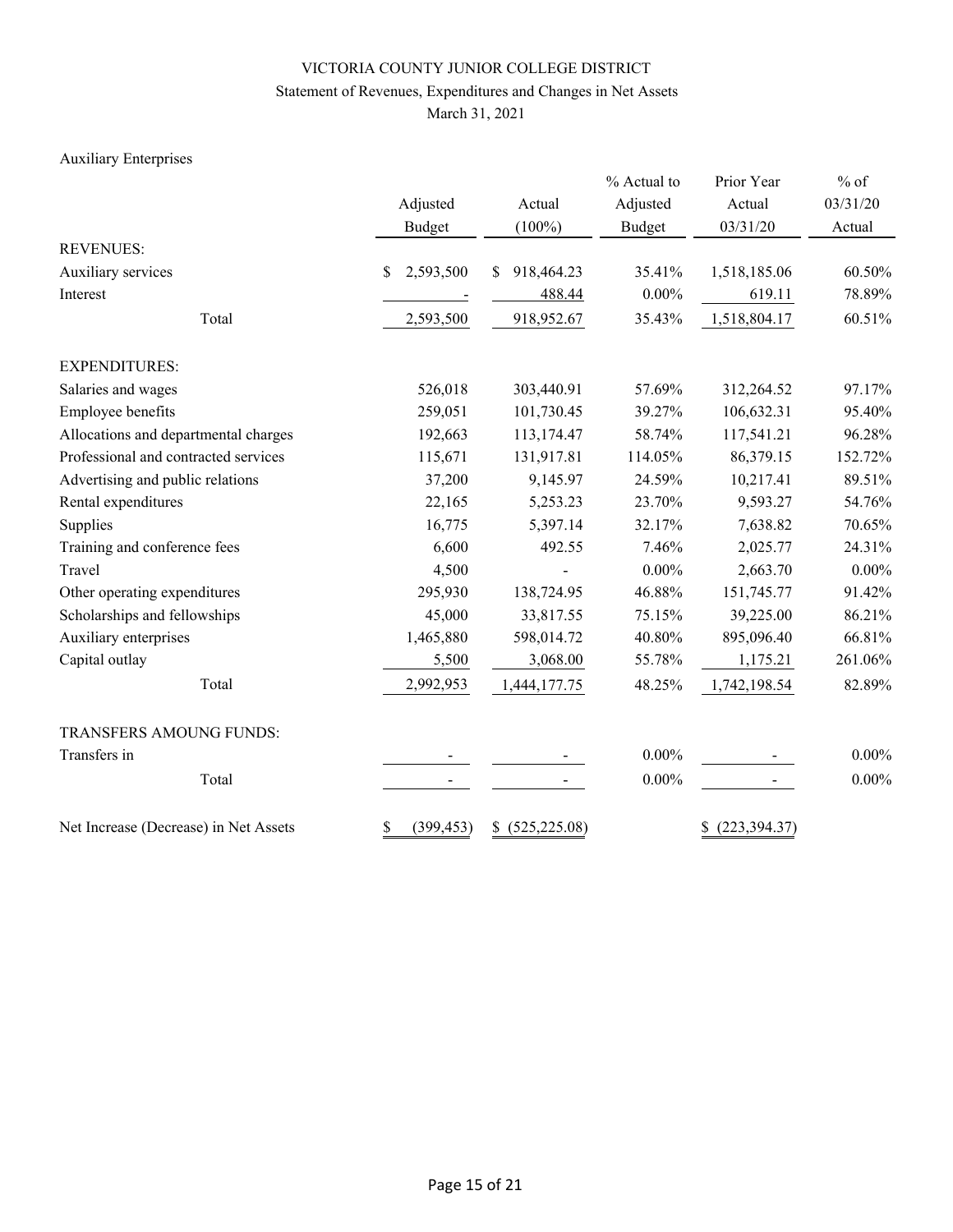# Statement of Revenues, Expenditures and Changes in Net Assets

March 31, 2021

# Debt Service

|                                       |             |                | % Actual to | Prior Year     | $%$ of   |
|---------------------------------------|-------------|----------------|-------------|----------------|----------|
|                                       | Adjusted    | Actual         | Adjusted    | Actual         | 03/31/20 |
|                                       | Budget      | $(100\%)$      | Budget      | 03/31/20       | Actual   |
| <b>REVENUES:</b>                      |             |                |             |                |          |
| Ad valorem taxes:                     | \$2,625,638 | \$2,563,224.99 | 97.62%      | \$2,541,236.15 | 100.87%  |
| Investment income                     |             |                | $0.00\%$    | 1.85           | $0.00\%$ |
| Total                                 | 2,625,638   | 2,563,224.99   | 97.62%      | 2,541,238.00   | 100.87%  |
| <b>EXPENDITURES:</b>                  |             |                |             |                |          |
| Retirement of principal               | 1,910,000   |                | $0.00\%$    |                | $0.00\%$ |
| Interest                              | 715,638     | 357,818.75     | 50.00%      | 390,068.75     | 91.73%   |
| Total                                 | 2,625,638   | 357,818.75     | 13.63%      | 390,068.75     | 91.73%   |
| Net Increase (Decrease) in Net Assets | \$          | \$2,205,406.24 |             | \$2,151,169.25 |          |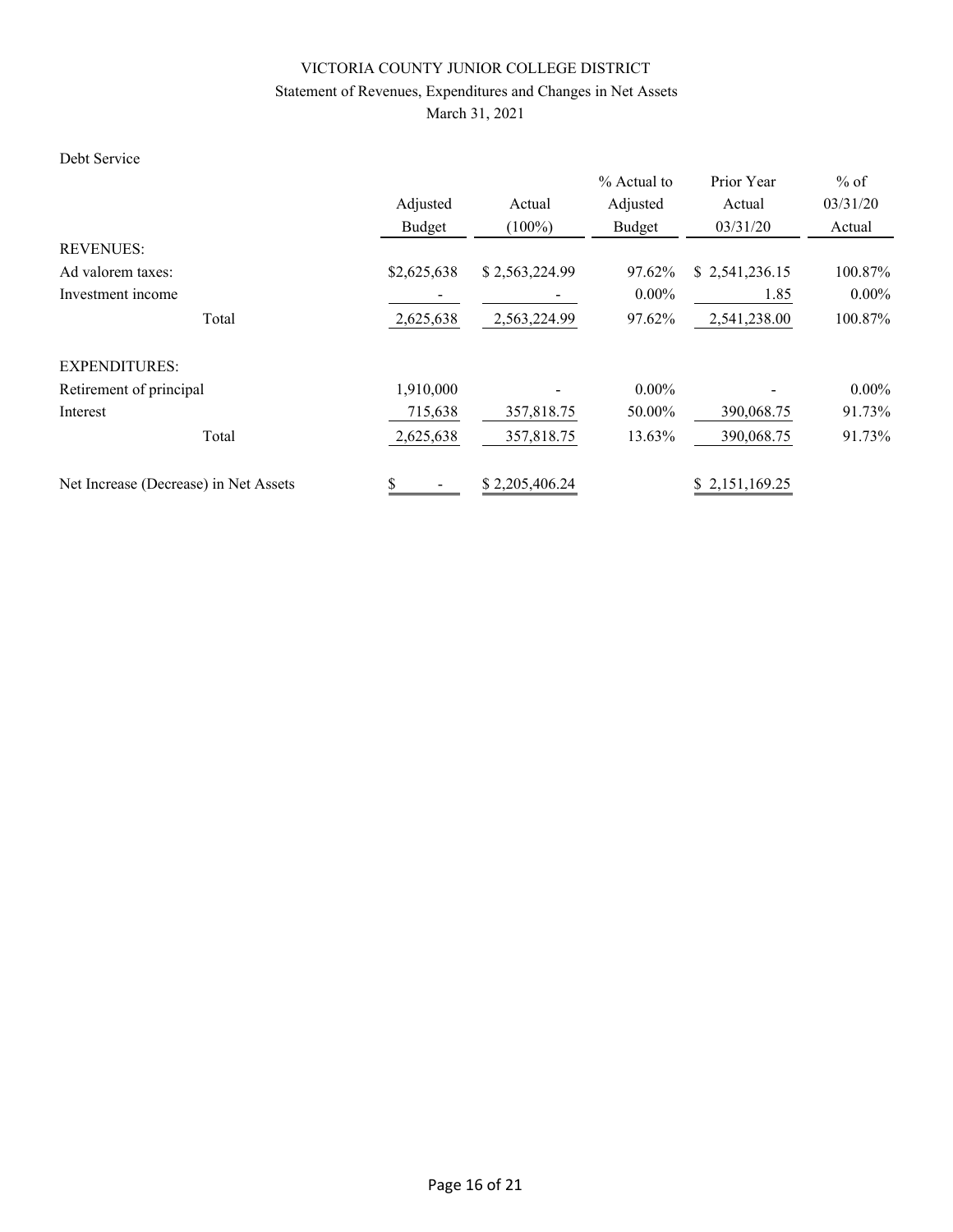# Budget Adjustments

# March 31, 2021

### Unrestricted - General

|                                            |    | Adopted       | <b>Current Month</b><br>Budget | Cumulative<br>Budget | Adjusted      |            |  |
|--------------------------------------------|----|---------------|--------------------------------|----------------------|---------------|------------|--|
|                                            |    | <b>Budget</b> | Adjustments                    | Adjustments          | <b>Budget</b> |            |  |
| <b>REVENUES:</b>                           |    |               |                                |                      |               |            |  |
| State appropriations                       | \$ | 5,535,060     | $\mathbb S$                    | \$                   | \$            | 5,535,060  |  |
| State paid benefits                        |    |               |                                |                      |               |            |  |
| Health insurance                           |    |               | 113,982                        | 797,874              |               | 797,874    |  |
| Retirement contributions                   |    |               | 40,327                         | 283,740              |               | 283,740    |  |
| Ad valorem taxes:                          |    |               |                                |                      |               |            |  |
| Maintenance & operations                   |    | 12,782,206    |                                |                      |               | 12,782,206 |  |
| Tuition:                                   |    |               |                                |                      |               |            |  |
| Credit courses                             |    | 4,223,434     |                                |                      |               | 4,223,434  |  |
| Non-credit courses                         |    | 1,147,196     |                                |                      |               | 1,147,196  |  |
| <b>TPEG</b>                                |    | (250,000)     |                                |                      |               | (250,000)  |  |
| Fees:                                      |    |               |                                |                      |               |            |  |
| Credit courses                             |    | 5,018,113     |                                |                      |               | 5,018,113  |  |
| Exemptions & waivers:                      |    |               |                                |                      |               |            |  |
| Credit courses                             |    | (300,000)     |                                |                      |               | (300,000)  |  |
| Sales & services of educational activities |    | 449,279       |                                |                      |               | 449,279    |  |
| Investment income                          |    | 270,000       |                                |                      |               | 270,000    |  |
| Other income                               |    | 223,350       |                                |                      |               | 223,350    |  |
| Grants:                                    |    |               |                                |                      |               |            |  |
| Local grants                               |    | 98,997        | 5,750                          | 34,672               |               | 133,669    |  |
| Total                                      |    | 29,197,635    | 160,059                        | 1,116,286            |               | 30,313,921 |  |
| <b>EXPENDITURES:</b>                       |    |               |                                |                      |               |            |  |
| Instruction                                |    | 9,836,921     | 56,706                         | 1,889,596            |               | 11,726,517 |  |
| Public service                             |    | 246,841       | 338                            | 12,650               |               | 259,491    |  |
| Academic support                           |    | 2,479,288     | 15,885                         | 663,455              |               | 3,142,743  |  |
| Student services                           |    | 1,913,276     | 13,224                         | 472,649              |               | 2,385,925  |  |
| Institutional support                      |    | 5,429,533     | 25,677                         | 891,122              |               | 6,320,655  |  |
| Physical plant                             |    | 3,648,521     |                                | 839,055              |               | 4,487,576  |  |
| Scholarships and fellowships               |    | 130,500       |                                |                      |               | 130,500    |  |
| Staff benefits                             |    | 4,800,279     | 48,229                         | (3,885,735)          |               | 914,544    |  |
| Reserve for contingencies                  |    | 104,517       |                                |                      |               | 104,517    |  |
| Total                                      |    | 28,589,676    | 160,059                        | 882,792              |               | 29,472,468 |  |
| TRANSFERS AMOUNG FUNDS:                    |    |               |                                |                      |               |            |  |
| Transfers in                               |    |               |                                |                      |               |            |  |
| Transfers out                              |    | (442,000)     |                                |                      |               | (442,000)  |  |
| Total                                      |    | (442,000)     |                                |                      |               | (442,000)  |  |
| Net Increase (Decrease) in Net Assets      | P. | 165,959       | \$                             | 233,494<br>S.        | S.            | 399,453    |  |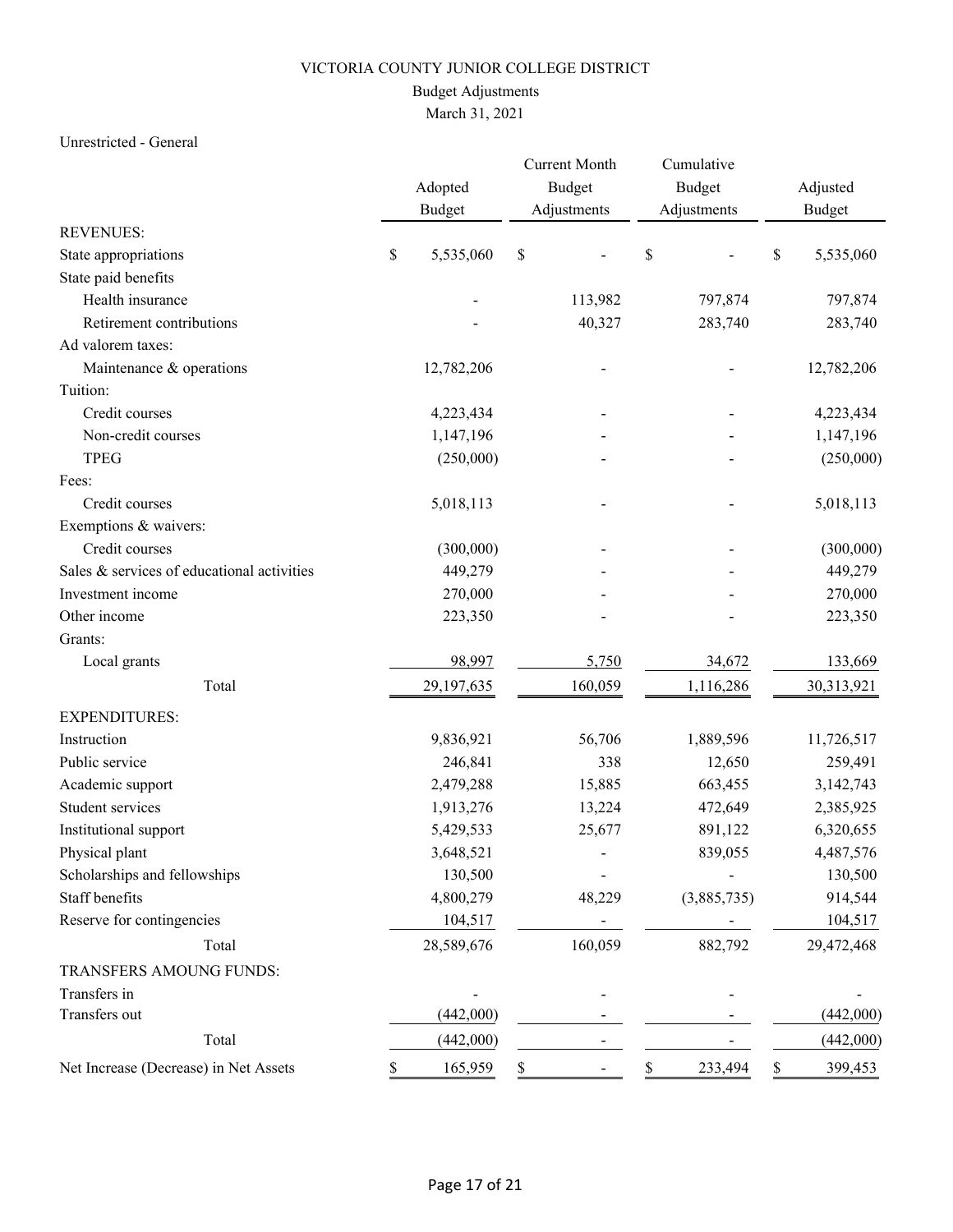# Budget Adjustments

March 31, 2021

# Auxiliary Enterprises

|                                                                                                 |    | Adopted<br><b>Budget</b> |    | <b>Current Month</b><br><b>Budget</b><br>Adjustments |    | Cumulative<br><b>Budget</b><br>Adjustments | Adjusted<br><b>Budget</b> |            |  |
|-------------------------------------------------------------------------------------------------|----|--------------------------|----|------------------------------------------------------|----|--------------------------------------------|---------------------------|------------|--|
| <b>REVENUES:</b>                                                                                |    |                          |    |                                                      |    |                                            |                           |            |  |
| Auxiliary services                                                                              | \$ | 2,593,500                | \$ |                                                      | \$ |                                            | \$                        | 2,593,500  |  |
| Total                                                                                           |    | 2,593,500                |    |                                                      |    |                                            |                           | 2,593,500  |  |
| <b>EXPENDITURES:</b>                                                                            |    |                          |    |                                                      |    |                                            |                           |            |  |
| Salaries and wages                                                                              |    | 526,018                  |    |                                                      |    |                                            |                           | 526,018    |  |
| Employee benefits                                                                               |    | 25,557                   |    |                                                      |    | 233,494                                    |                           | 259,051    |  |
| Allocations and departmental charges                                                            |    | 192,663                  |    |                                                      |    |                                            |                           | 192,663    |  |
| Professional and contracted services                                                            |    | 115,671                  |    |                                                      |    |                                            |                           | 115,671    |  |
| Advertising and public relations                                                                |    | 37,200                   |    |                                                      |    |                                            |                           | 37,200     |  |
| Rental expenditures                                                                             |    | 22,165                   |    |                                                      |    |                                            |                           | 22,165     |  |
| Supplies                                                                                        |    | 16,775                   |    |                                                      |    |                                            |                           | 16,775     |  |
| Training and conference fees                                                                    |    | 6,600                    |    |                                                      |    |                                            |                           | 6,600      |  |
| Travel                                                                                          |    | 4,500                    |    |                                                      |    |                                            |                           | 4,500      |  |
| Other operating expenditures                                                                    |    | 295,930                  |    |                                                      |    |                                            |                           | 295,930    |  |
| Scholarships and fellowships                                                                    |    | 45,000                   |    |                                                      |    |                                            |                           | 45,000     |  |
| Auxiliary enterprises                                                                           |    | 1,465,880                |    |                                                      |    |                                            |                           | 1,465,880  |  |
| Capital outlay                                                                                  |    | 5,500                    |    |                                                      |    |                                            |                           | 5,500      |  |
| Total                                                                                           |    | 2,759,459                |    |                                                      |    | 233,494                                    |                           | 2,992,953  |  |
| TRANSFERS AMOUNG FUNDS:<br>Transfers in                                                         |    |                          |    |                                                      |    |                                            |                           |            |  |
| Total                                                                                           |    |                          |    |                                                      |    |                                            |                           |            |  |
| Net Increase (Decrease) in Net Assets                                                           | \$ | (165, 959)               | \$ |                                                      | \$ | (233, 494)                                 | \$                        | (399, 453) |  |
| Unrestricted - General and Auxiliary Enterprises<br>Total Net Increase (Decrease) in Net Assets | \$ |                          | \$ |                                                      | \$ |                                            | \$                        |            |  |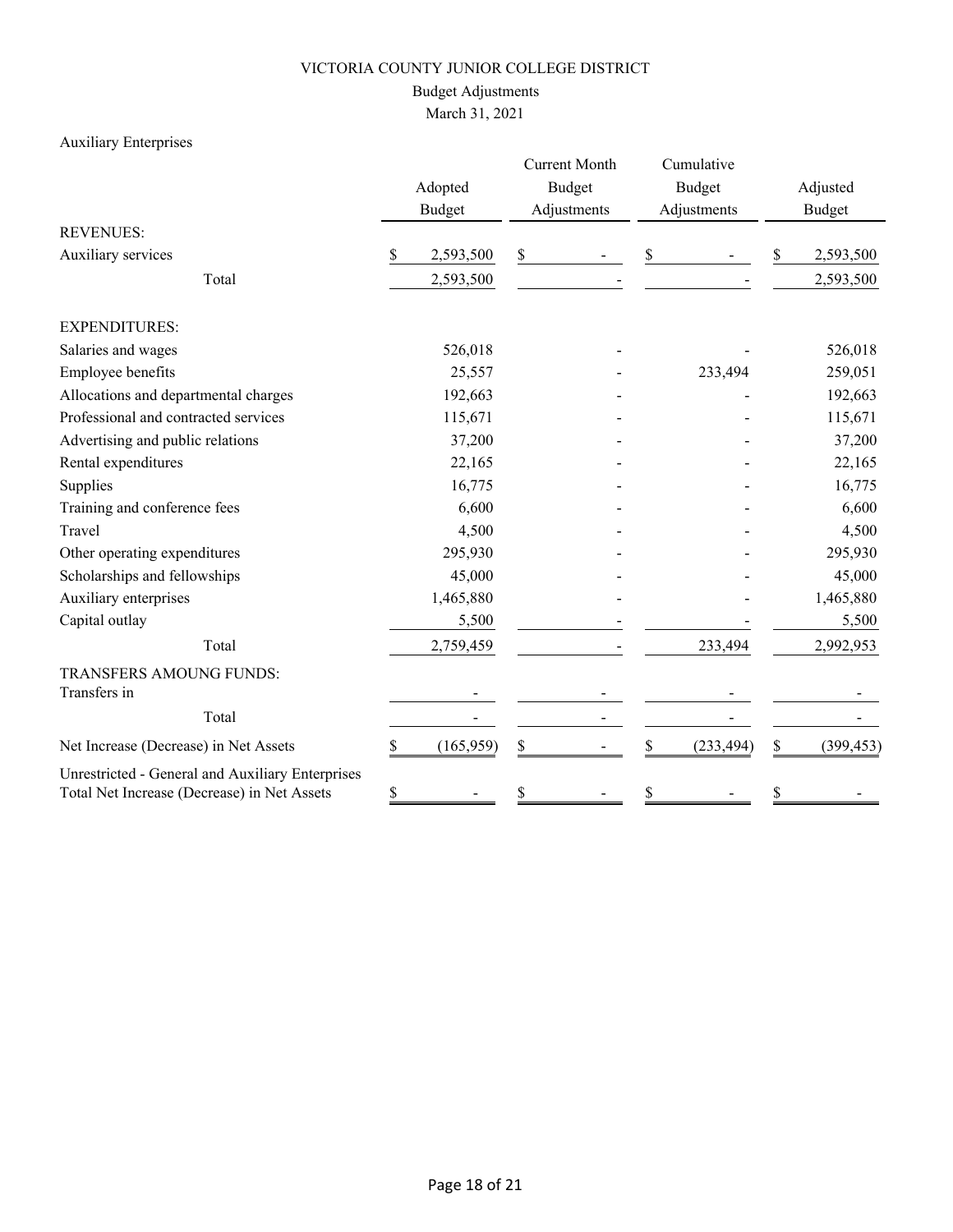### VICTORIA COUNTY JUNIOR COLLEGE DISTRICT Gonzales Center Expansion March 31, 2021

### **Resources**

|                                    | March 31, 2021 | Project-to-Date |         |  |
|------------------------------------|----------------|-----------------|---------|--|
| Gifts & Grants                     |                |                 | .115.54 |  |
| Interest From Investments - Grants |                |                 | 36.33   |  |
| <b>Total Resources</b>             | l 21           |                 | .151.87 |  |

# Resources Applied

|                           | March 31, 2021           |    | Project-to-Date |    | <b>Total Contract</b> |    | Balance<br>On Contract |
|---------------------------|--------------------------|----|-----------------|----|-----------------------|----|------------------------|
| Gonzales Center Expansion |                          |    |                 |    |                       |    |                        |
| Postage                   | $\overline{\phantom{a}}$ |    | 0.50            | S. | 0.50                  | -S |                        |
| Supplies                  |                          |    | 220.00          |    | 220.00                |    |                        |
|                           | $\overline{\phantom{a}}$ | кF | 220.50          |    | 220.50                |    |                        |
| Net Resources Available   |                          |    | 931.37          |    |                       |    |                        |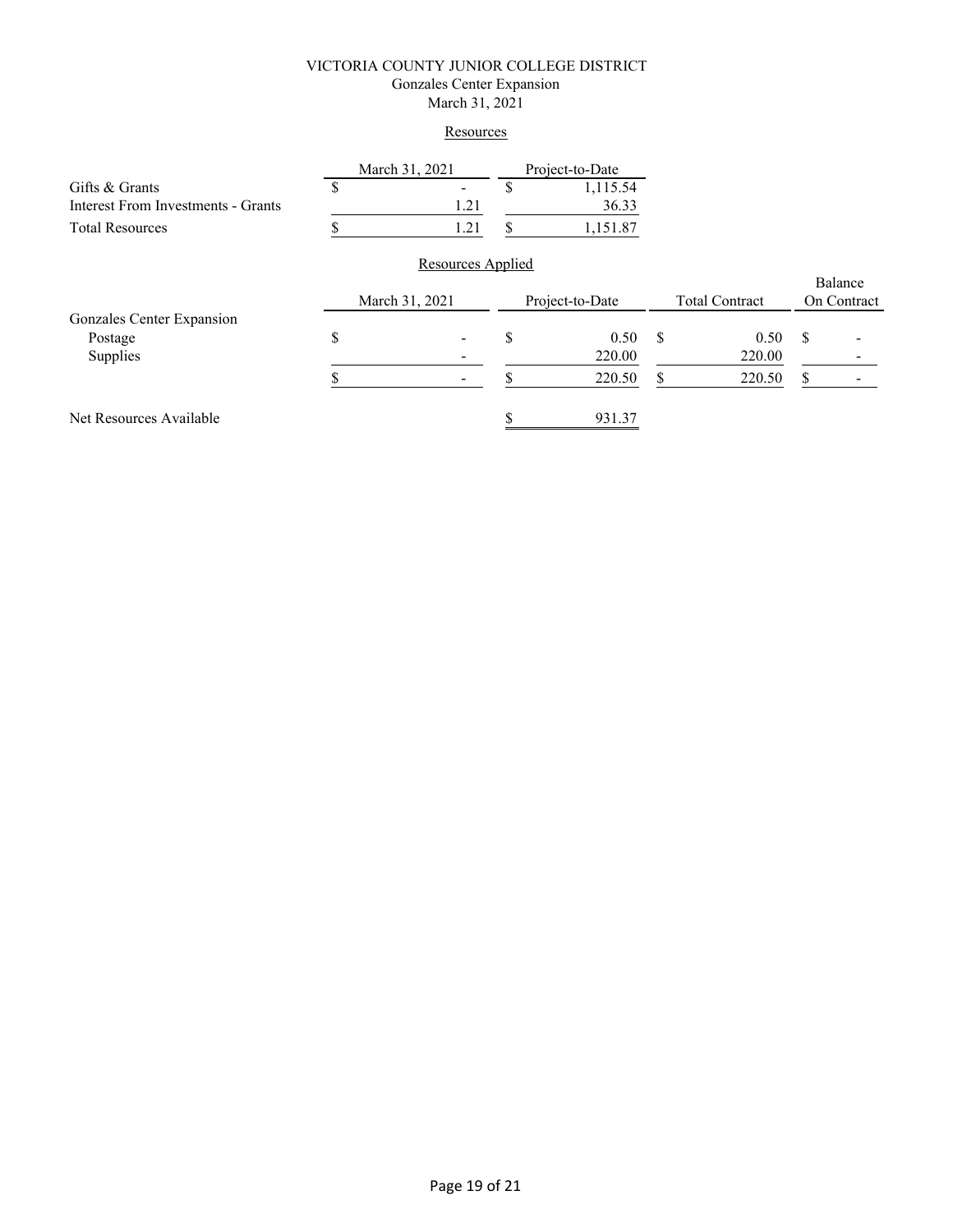### VICTORIA COUNTY JUNIOR COLLEGE DISTRICT Projects Fund March 31, 2021

### **Resources**

|                                                                          | March 31, 2021     | Project-to-Date    |
|--------------------------------------------------------------------------|--------------------|--------------------|
| Gifts & Grants                                                           | \$                 | \$<br>898,092.64   |
| Interest From Investments - Gifts &<br>Grants                            | 1,006.58           | 27,410.80          |
| Gifts & Grants - Designated for<br>Comprehensive Student Center          | 6,000,000.00       | 6,000,000.00       |
| Interest - Gifts & Grants Designated for<br>Comprehensive Student Center | 7,858.77           | 19,669.84          |
| Transfer In - Designated for<br>Comprehensive Student Center             |                    | 1,092,987.00       |
| Interest - Designated Funds for<br>Comprehensive Student Center          | 849.43             | 36,630.55          |
| Transfer In - Designated for Wood<br>Building (Matching Funds)           |                    | 950,000.00         |
| Interest - Designated Funds for Wood<br><b>Building</b>                  | 1,086.51           | 33,526.97          |
| Transfer In - Designated for Facilities<br>Master Plan                   |                    | 884,000.00         |
| Interest - Designated Funds for Facilities<br>Master Plan                | 872.07             | 9,218.23           |
| <b>Total Resources</b>                                                   | \$<br>6,011,673.36 | \$<br>9,951,536.03 |

### Resources Applied

|                                                              |    | March 31, 2021 | Project-to-Date    |               | <b>Total Contract</b> | Balance<br>On Contract |  |
|--------------------------------------------------------------|----|----------------|--------------------|---------------|-----------------------|------------------------|--|
| Comprehensive Student Center<br>Architect & Engineering Fees | S  | 100,000.00     | \$<br>444,468.73   | \$            | 444, 468. 73          | \$                     |  |
| Comprehensive Student Center                                 |    | 100,000.00     | \$<br>444, 468. 73 | \$            | 444,468.73            | \$                     |  |
| Fine Arts Renovation                                         |    |                | \$                 | \$            |                       | \$                     |  |
| Museum Expansion                                             |    |                |                    |               |                       |                        |  |
| Architect & Engineering Fees                                 | \$ |                | \$<br>127.50       | \$            | 127.50                | \$                     |  |
| Museum Expansion                                             | \$ |                | \$<br>127.50       | \$            | 127.50                | $\mathbb{S}$           |  |
| <b>Welder Center Annex</b>                                   |    |                |                    |               |                       |                        |  |
| Architect & Engineering Fees                                 |    |                | \$<br>7,250.80     | \$            | 7,250.80              | \$                     |  |
| <b>Welder Center Annex</b>                                   |    |                | \$<br>7,250.80     | \$            | 7,250.80              | \$                     |  |
| Wood Building Renovation                                     |    |                |                    |               |                       |                        |  |
| Legal Fees                                                   | \$ |                | \$<br>9.40         | $\mathcal{S}$ | 9.40                  | \$                     |  |
| Architect & Engineering Fees                                 |    |                | 118,545.91         |               | 118,545.91            |                        |  |
| <b>Consulting Services</b>                                   |    |                | 1,921.08           |               | 1,921.08              |                        |  |
| Wood Building Renovation                                     | S  |                | \$<br>120,476.39   | S             | 120,476.39            | \$                     |  |